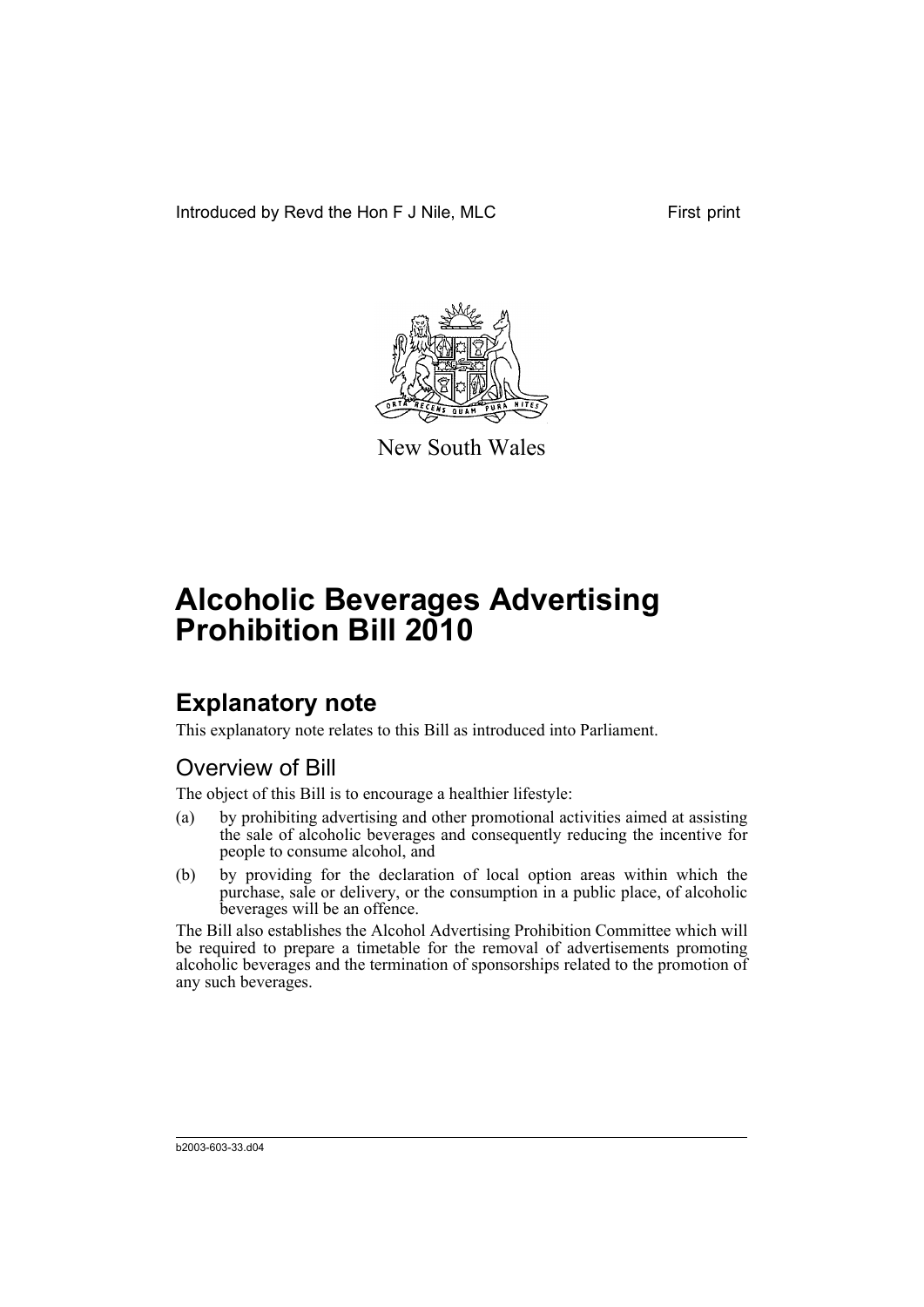Explanatory note

# Outline of provisions

# **Part 1 Preliminary**

**Clause 1** sets out the name (also called the short title) of the proposed Act.

**Clause 2** provides for the commencement of the proposed Act on the date of assent to the proposed Act.

**Clause 3** provides that the proposed Act will bind the Crown.

**Clause 4** states the purposes of the proposed Act as the following:

- (a) the discouragement of alcohol consumption by:
	- (i) persuading young people not to drink and not to abuse alcoholic beverages,
	- (ii) limiting exposure of young people and children to persuasion to drink alcoholic beverages,
	- (iii) encouraging drinkers of other beverages not to start drinking alcoholic beverages,
	- (iv) assisting those who wish to limit or give up alcohol consumption,
- (b) the reduction of alcohol-related:
	- (i) domestic violence,
	- (ii) deaths,
	- (iii) road accidents,
	- (iv) crimes and other violence,
- (c) the prevention of alcohol-related illness (such as cirrhosis of the liver),
- (d) the reduction of the harmful impact of alcohol in the home and in workplaces and industry generally.

**Clause 5** defines certain terms used in the proposed Act.

## **Part 2 Offences relating to promotion of alcoholic beverages**

**Clause 6** prohibits the commercial advertising of alcoholic beverages:

- (a) where the advertisement can be seen or heard from a public place, or
- (b) on radio or television, if there is a material benefit to the owner of the radio or television station, or
- (c) on unsolicited things distributed to the public, or
- (d) by means of articles (such as newspapers or books) sold, hired or supplied for some benefit,

but does not prohibit any such advertising that is done within 5 years after the introduction of this Bill into Parliament (or within such shorter period as may be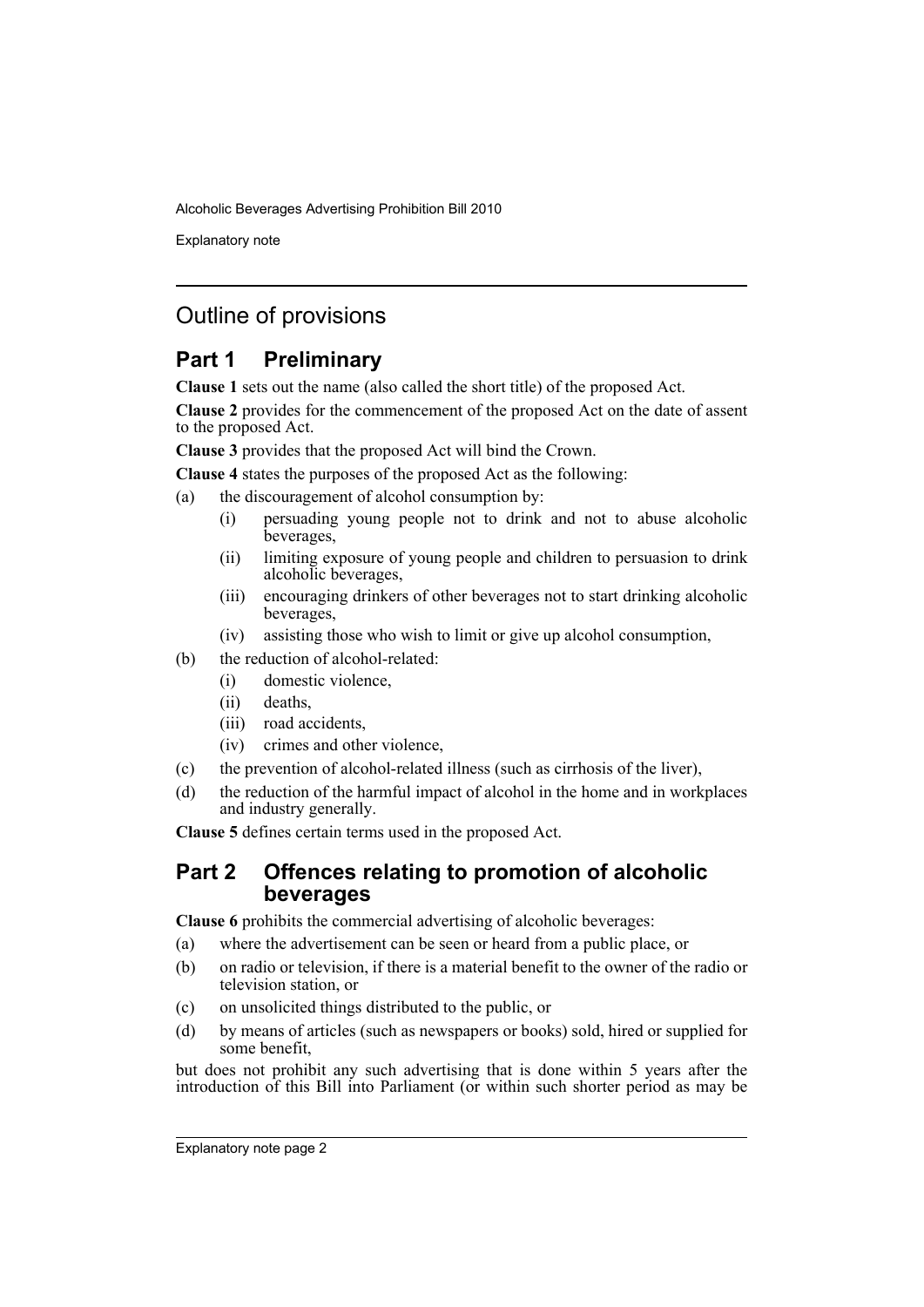Explanatory note

fixed by a regulation) if it is done in accordance with a contract or arrangement made before the introduction of this Bill into Parliament, or any such advertising that is:

- (e) in a newspaper or book printed or published outside the State, if incidental to the main purpose of the newspaper or book, or
- (f) in or on a package or carton containing an alcoholic beverage, or
- (g) in a shop or similar retail outlet where alcoholic beverages are offered or exposed for sale, or
- (h) on documents used in the ordinary course of business, or
- (i) otherwise exempted under the proposed Act.

The maximum penalty for a first offence, if committed by an individual, is 50 penalty units (currently  $$5,500$ ) and for subsequent offences is 100 penalty units (currently \$11,000).

The maximum penalty for a first offence, if committed by a body corporate, is 200 penalty units (currently \$22,000) and for subsequent offences is 400 penalty units (currently \$44,000).

An additional daily penalty of up to 50 penalty units (for an individual) or 200 penalty units (for a body corporate) may be imposed in the case of a continuing offence.

**Clause 7** prohibits promotional "competitions" and other prescribed schemes designed to promote the sale, or generally to promote the drinking of, alcoholic beverages.

The maximum penalties for offences committed by individuals or corporations are the same as under proposed section 6.

**Clause 8** prohibits the offering, giving or distributing of free samples of alcoholic beverages to promote the sale of such products, except to manufacturers, distributors or retailers of alcoholic beverages or their employees or at wineries, vineyards or breweries.

The maximum penalties for offences committed by individuals or corporations are the same as under proposed section 6.

**Clause 9** prohibits the promotion of, or agreements to promote, alcoholic beverages or their trademark or brand name in return for a sponsorship of some activity and also prohibits the provision of a sponsorship on those terms, subject to certain exceptions and exemptions.

The maximum penalties for offences committed by individuals or corporations are the same as under proposed section 6.

**Clause 10** allows the Minister to grant exemptions from the requirements of proposed section 6 or 9 in limited circumstances. No exemption will be effective after the fifth anniversary of the date of introduction of this Bill into Parliament.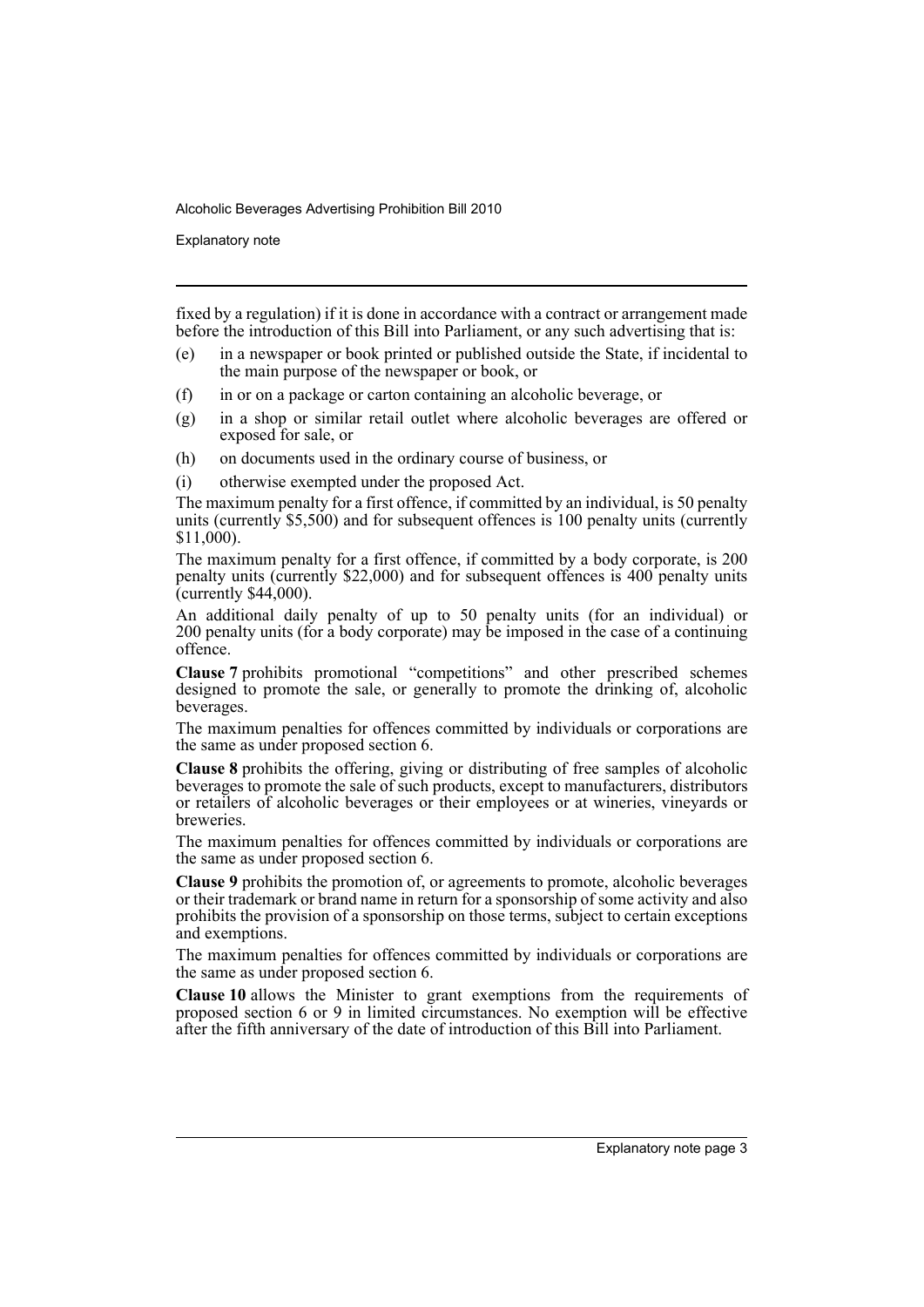Explanatory note

# **Part 3 Reintroduction of local option**

**Clause 11** allows a request for the declaration of a local option area to be made to the Minister, but only if it is supported by a petition signed by at least 10% of the enfranchised residents of the proposed area or, if the proposed area is part of a ward, of the whole of the ward.

**Clause 12** empowers the Minister to declare a local option area, but only with the agreement of the local council that there exists a particular alcohol-related problem in the proposed area.

**Clause 13** empowers the Minister to rescind a declaration of a local option area, but only with the consent of the local council and after it has been in force for at least 6 months.

**Clause 14** requires notice of the declaration of a local option area, and of any rescission of such a declaration, to be published in the Gazette before it is effective.

**Clause 15** provides that a local option area will be effective for the period of not less than 3 nor more than 5 years specified in the declaration of the area, unless sooner rescinded.

**Clause 16** creates an offence if, in a declared local option area and while the relevant declaration is in force, anyone buys, sells or (for a material benefit) delivers, an alcoholic beverage or consumes any such drink in a public place. Any drink the subject of such an offence, and any bottle or other container in which it is contained, is forfeited to the Crown. A licensee under the *Liquor Act 2007* will lose the licence if prohibited sales are made from the licensed premises.

The regulations may create specific exemptions from such an offence.

# **Part 4 Alcohol Advertising Prohibition Committee**

**Clause 17** establishes the Alcohol Advertising Prohibition Committee which will consist of 5 members appointed by the Minister.

**Clause 18** requires the Committee to provide the Minister with a timetable for the progressive withdrawal of advertising and promotional activities relating to alcoholic beverages.

**Clause 19** requires the Minister to promote regulations providing for the progressive withdrawal of such advertising and promotional activities.

**Clause 20** provides for the Director-General of the Department of Health to provide the Committee with the resources necessary for it to exercise its functions.

# **Part 5 Enforcement**

**Clause 21** allows the Local Court to order the removal of an advertisement for an alcoholic beverage that is displayed in contravention of the proposed Act, or that was originally lawfully displayed but is required to be removed under the scheme for removal of such advertisements provided by the proposed Act.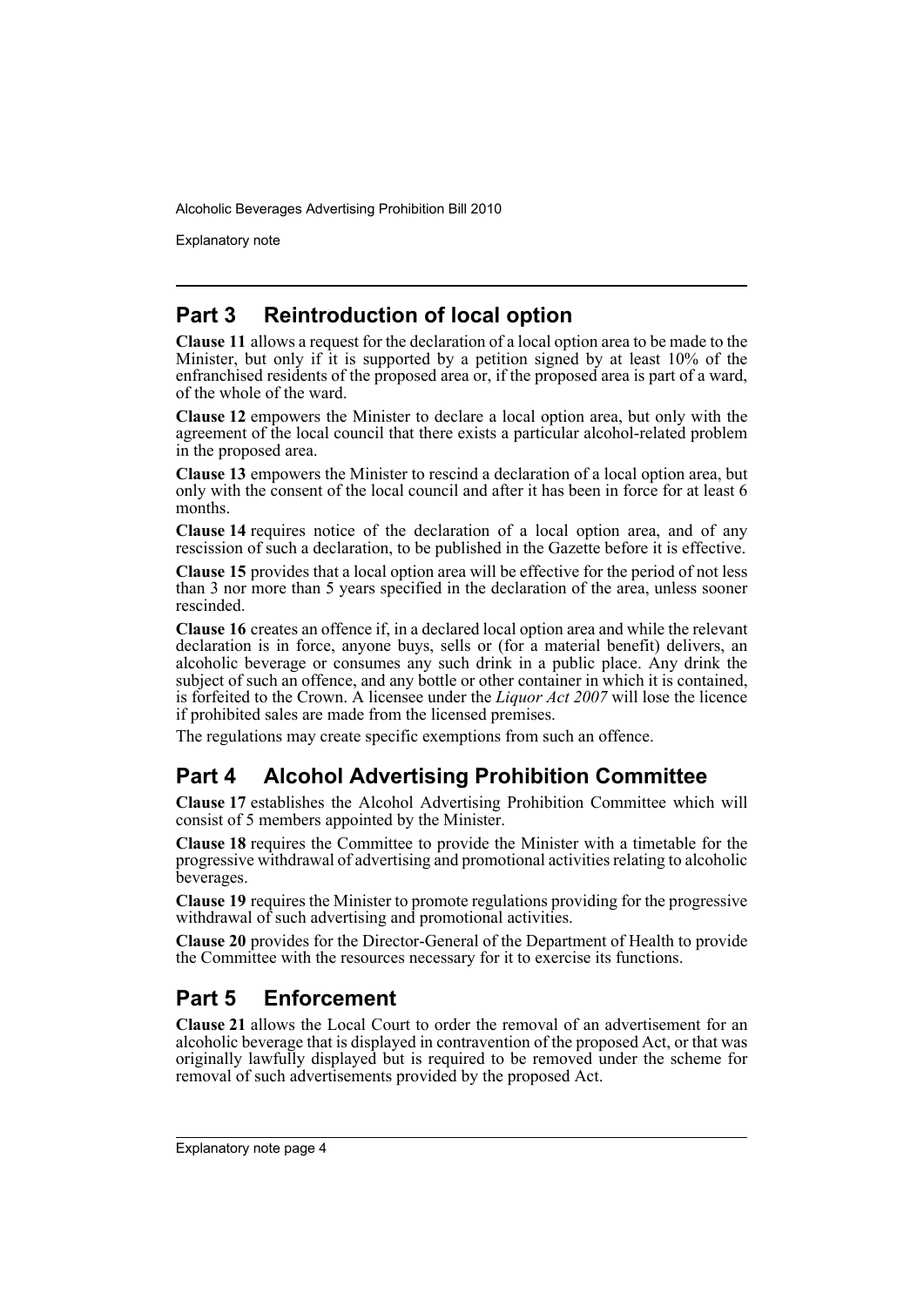Explanatory note

**Clause 22** empowers the entry of premises (unless used for a dwelling) to remove advertisements under such an order.

**Clause 23** creates an offence if an *authorised officer* who is required by such an order to remove an advertisement is intimidated or obstructed in giving effect to the order.

**Clause 24** requires the consent of the Director-General of the Department of Health to proceedings for an offence against the proposed Act.

**Clause 25** fixes maximum penalties for certain of the offences against the proposed Act.

**Clause 26** provides that those offences may be dealt with summarily before the Local Court or on indictment.

**Clause 27** allows prosecution of the persons involved in the management of a body corporate for offences committed by the body corporate.

# **Part 6 General**

**Clause 28** bars civil proceedings against a person for doing, or omitting to do, anything which is done or omitted to be done in compliance with the proposed Act.

**Clause 29** empowers the Governor to make regulations for the purposes of the proposed Act.

**Clause 30** requires health warnings to be displayed on packaging for alcoholic beverages in accordance with the regulations.

**Clause 31** provides that, before 4 years expire after assent to the proposed Act, the Minister is to have its operation, and the continuing need for it, investigated and a report made. The report is to be tabled in Parliament.

## **Schedule 1 Provisions relating to Alcohol Advertising Prohibition Committee**

**Clause 1** requires nominations for membership of the Committee to be sought by the **Minister** 

**Clause 2** allows a member a term of office of not more than 4 years, fixed by the Minister.

**Clause 3** fixes a quorum of 3 members for a meeting of the Committee.

**Clause 4** requires the Chairperson of the Committee to preside over its meetings.

**Clause 5** states how decisions of the Committee are made.

**Clause 6** requires the Minister to call the first meeting of the Committee.

**Clause 7** allows the Committee to fix the procedure for its meetings.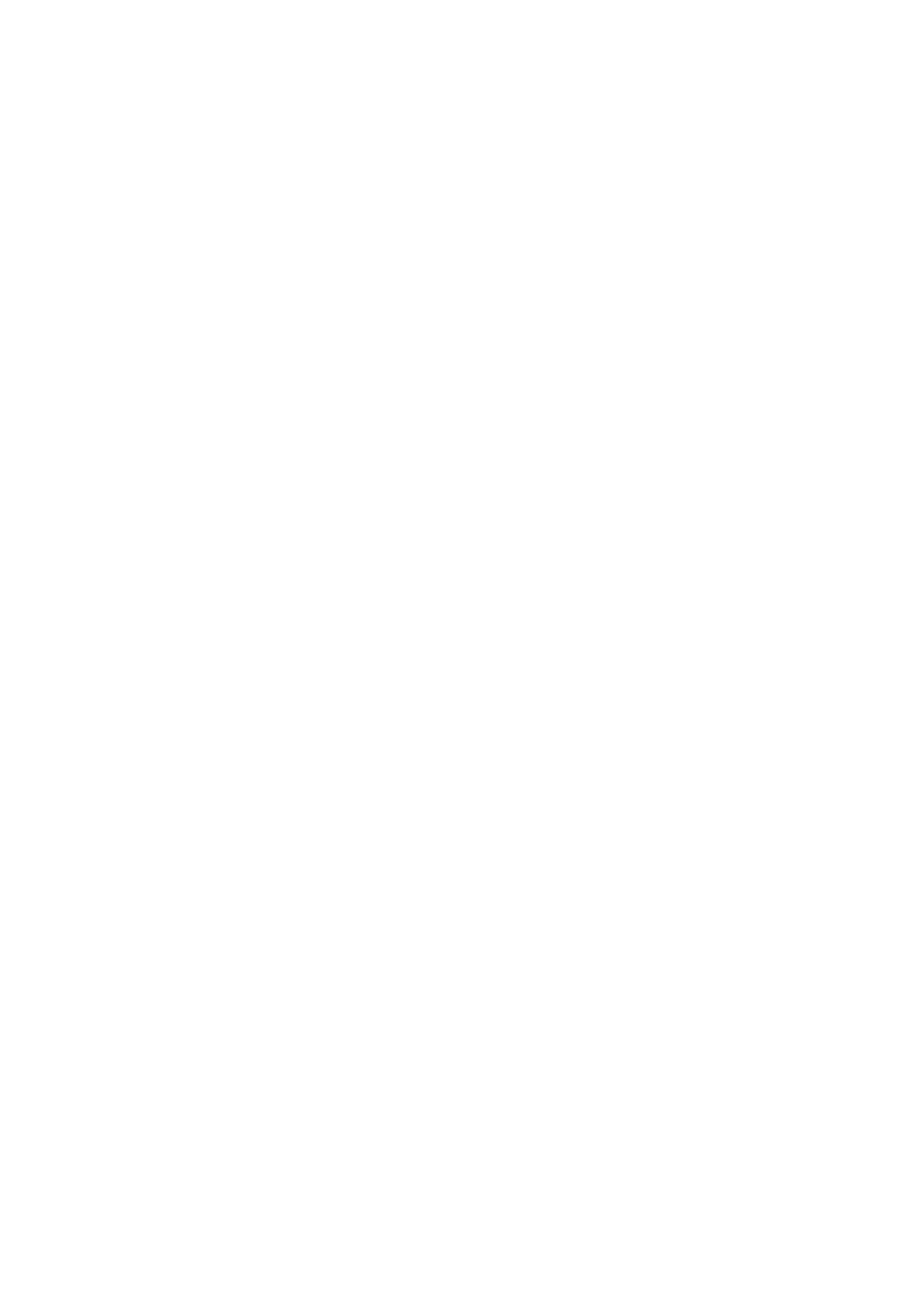Introduced by Revd the Hon F J Nile, MLC First print



New South Wales

# **Alcoholic Beverages Advertising Prohibition Bill 2010**

# **Contents**

|        |    |                                                       | Page |
|--------|----|-------------------------------------------------------|------|
| Part 1 |    | <b>Preliminary</b>                                    |      |
|        | 1  | Name of Act                                           | 2    |
|        | 2  | Commencement                                          | 2    |
|        | 3  | Act binds the Crown                                   | 2    |
|        | 4  | Purposes of the Act                                   | 2    |
|        | 5  | Definitions                                           | 2    |
| Part 2 |    | Offences relating to promotion of alcoholic beverages |      |
|        | 6  | Certain advertising prohibited                        | 5    |
|        | 7  | Competitions                                          |      |
|        | 8  | Free samples                                          |      |
|        | 9  | Prohibition of sponsorships                           | 8    |
|        | 10 | Exemptions                                            | 9    |
|        |    |                                                       |      |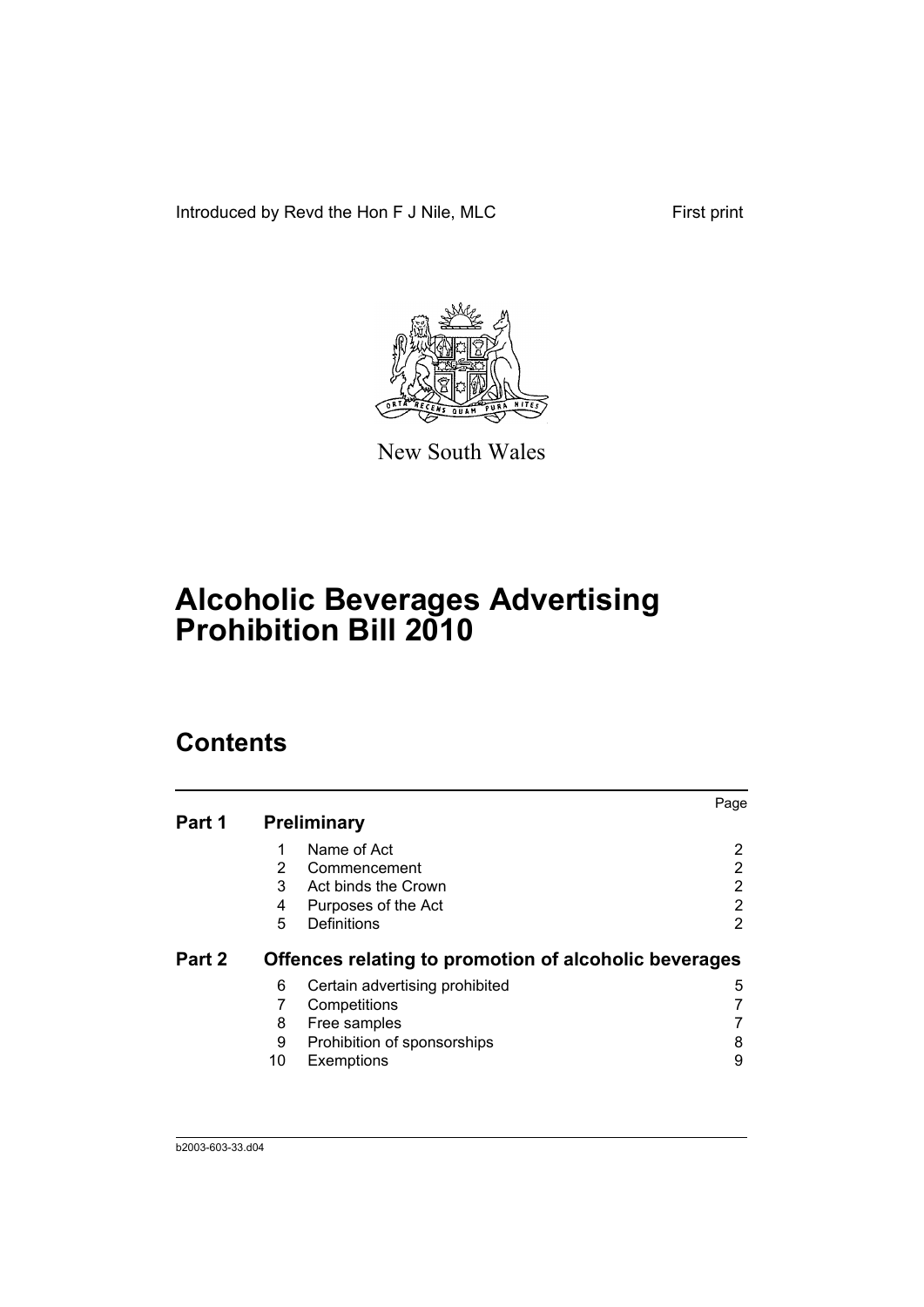Contents

|                   |         |                                                                             | Page |
|-------------------|---------|-----------------------------------------------------------------------------|------|
| Part 3            |         | <b>Reintroduction of local option</b>                                       |      |
|                   | 11      | Request to declare local option area                                        | 10   |
|                   | 12      | Declaration of local option area                                            | 10   |
|                   | 13      | Rescission of declaration                                                   | 11   |
|                   | 14      | When declaration or rescission has effect                                   | 11   |
|                   | 15      | Duration of declaration                                                     | 11   |
|                   | 16      | Prohibitions applicable to local option areas                               | 12   |
| Part 4            |         | <b>Alcohol Advertising Prohibition Committee</b>                            |      |
|                   | 17      | Alcohol Advertising Prohibition Committee                                   | 13   |
|                   | 18      | <b>Functions of Committee</b>                                               | 13   |
|                   | 19      | <b>Responsibility of Minister</b>                                           | 13   |
|                   | 20      | Provision of assistance to Committee                                        | 14   |
| Part 5            |         | <b>Enforcement</b>                                                          |      |
|                   | 21      | Removal of certain advertisements                                           | 15   |
|                   | 22      | Power of entry                                                              | 16   |
|                   | 23      | Intimidation or obstruction of authorised officer                           | 16   |
|                   | 24      | Consent required for prosecutions                                           | 16   |
|                   | 25      | <b>Penalties</b>                                                            | 16   |
|                   | 26      | Proceedings for offences                                                    | 16   |
|                   | 27      | Offences by bodies corporate                                                | 17   |
| Part 6            | General |                                                                             |      |
|                   | 28      | Certain civil proceedings barred                                            | 18   |
|                   | 29      | Regulations                                                                 | 18   |
|                   | 30      | Warnings                                                                    | 18   |
|                   | 31      | Review of Act                                                               | 19   |
| <b>Schedule 1</b> |         |                                                                             |      |
|                   |         | <b>Provisions relating to Alcohol Advertising<br/>Prohibition Committee</b> | 20   |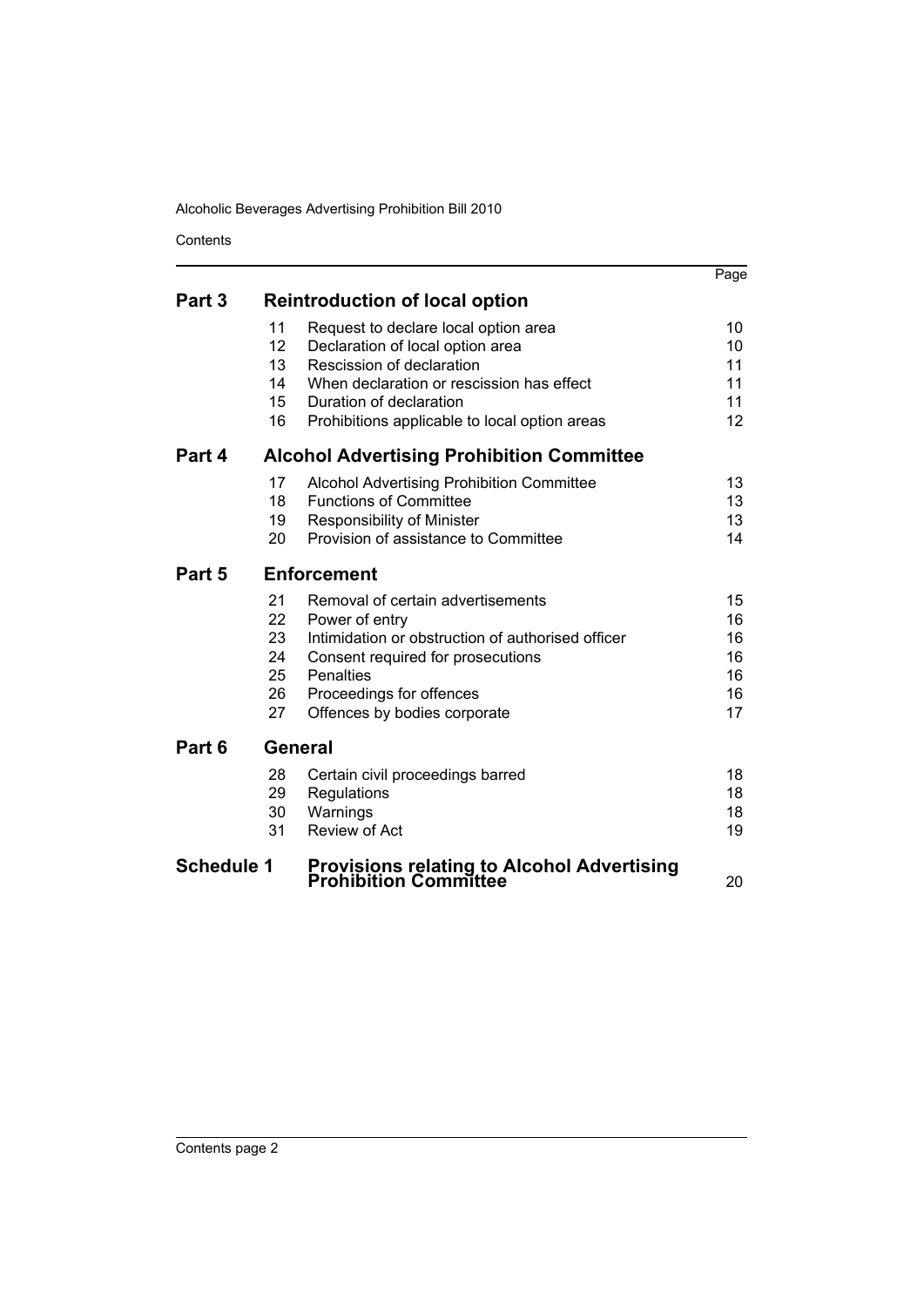

New South Wales

# **Alcoholic Beverages Advertising Prohibition Bill 2010**

No , 2010

## **A Bill for**

An Act to prohibit the advertising of alcoholic beverages and related trade marks, brand names and logos; and for other purposes.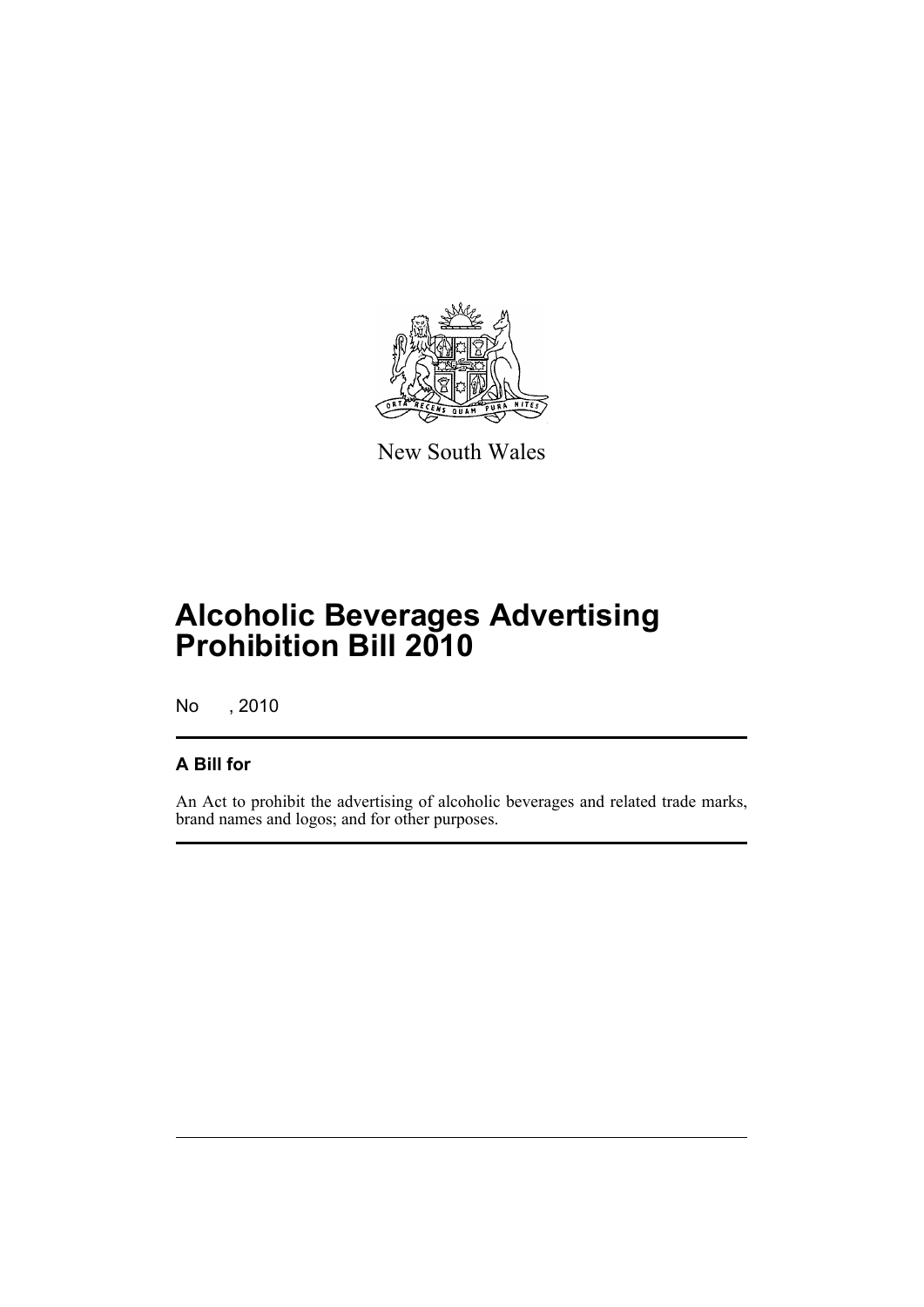Part 1 Preliminary

<span id="page-9-5"></span><span id="page-9-4"></span><span id="page-9-3"></span><span id="page-9-2"></span><span id="page-9-1"></span><span id="page-9-0"></span>

| The Legislature of New South Wales enacts: |     | $\mathbf{1}$       |                            |                                                                                                                                                   |              |
|--------------------------------------------|-----|--------------------|----------------------------|---------------------------------------------------------------------------------------------------------------------------------------------------|--------------|
| Part 1<br><b>Preliminary</b>               |     | $\overline{2}$     |                            |                                                                                                                                                   |              |
| 1                                          |     | Name of Act        |                            |                                                                                                                                                   | 3            |
|                                            |     |                    |                            | This Act is the <i>Alcoholic Beverages Advertising Prohibition Act 2010</i> .                                                                     | 4            |
| $\mathbf{2}$                               |     |                    | Commencement               |                                                                                                                                                   | 5            |
|                                            |     |                    |                            | This Act commences on the date of assent to this Act.                                                                                             | 6            |
| 3                                          |     |                    | <b>Act binds the Crown</b> |                                                                                                                                                   | 7            |
|                                            |     |                    | capacities.                | This Act binds the Crown in right of New South Wales and, in so far as<br>the legislative power of Parliament permits, the Crown in all its other | 8<br>9<br>10 |
| 4                                          |     |                    | <b>Purposes of the Act</b> |                                                                                                                                                   | 11           |
|                                            |     |                    |                            | The purposes of this Act are:                                                                                                                     | 12           |
|                                            |     | (a)                |                            | to discourage alcohol consumption by:                                                                                                             | 13           |
|                                            |     |                    | (i)                        | persuading young people not to drink and not to abuse<br>alcoholic beverages, and                                                                 | 14<br>15     |
|                                            |     |                    | (ii)                       | limiting exposure of young people and children to<br>persuasion to drink alcoholic beverages, and                                                 | 16<br>17     |
|                                            |     |                    | (iii)                      | encouraging drinkers of other beverages not to start<br>drinking alcoholic beverages, and                                                         | 18<br>19     |
|                                            |     |                    | (iv)                       | assisting those who wish to limit or give up alcohol<br>consumption, and                                                                          | 20<br>21     |
|                                            |     | (b)                |                            | to reduce alcohol-related:                                                                                                                        | 22           |
|                                            |     |                    | (i)                        | domestic violence, and                                                                                                                            | 23           |
|                                            |     |                    | (ii)                       | deaths, and                                                                                                                                       | 24           |
|                                            |     |                    | (iii)                      | road accidents, and                                                                                                                               | 25           |
|                                            |     |                    | (iv)                       | crimes and violence, and                                                                                                                          | 26           |
|                                            |     | (c)                | and                        | to prevent alcohol-related illness (such as cirrhosis of the liver),                                                                              | 27<br>28     |
|                                            |     | (d)                |                            | to reduce the harmful impact of alcohol in the workplace and in<br>industry generally.                                                            | 29<br>30     |
| 5                                          |     | <b>Definitions</b> |                            |                                                                                                                                                   | 31           |
|                                            | (1) |                    | In this Act:               |                                                                                                                                                   | 32           |
|                                            |     |                    |                            | <i>alcohol advertisement</i> means writing, still or moving picture, sign,<br>symbol or other visual image or message or audible message, or a    | 33<br>34     |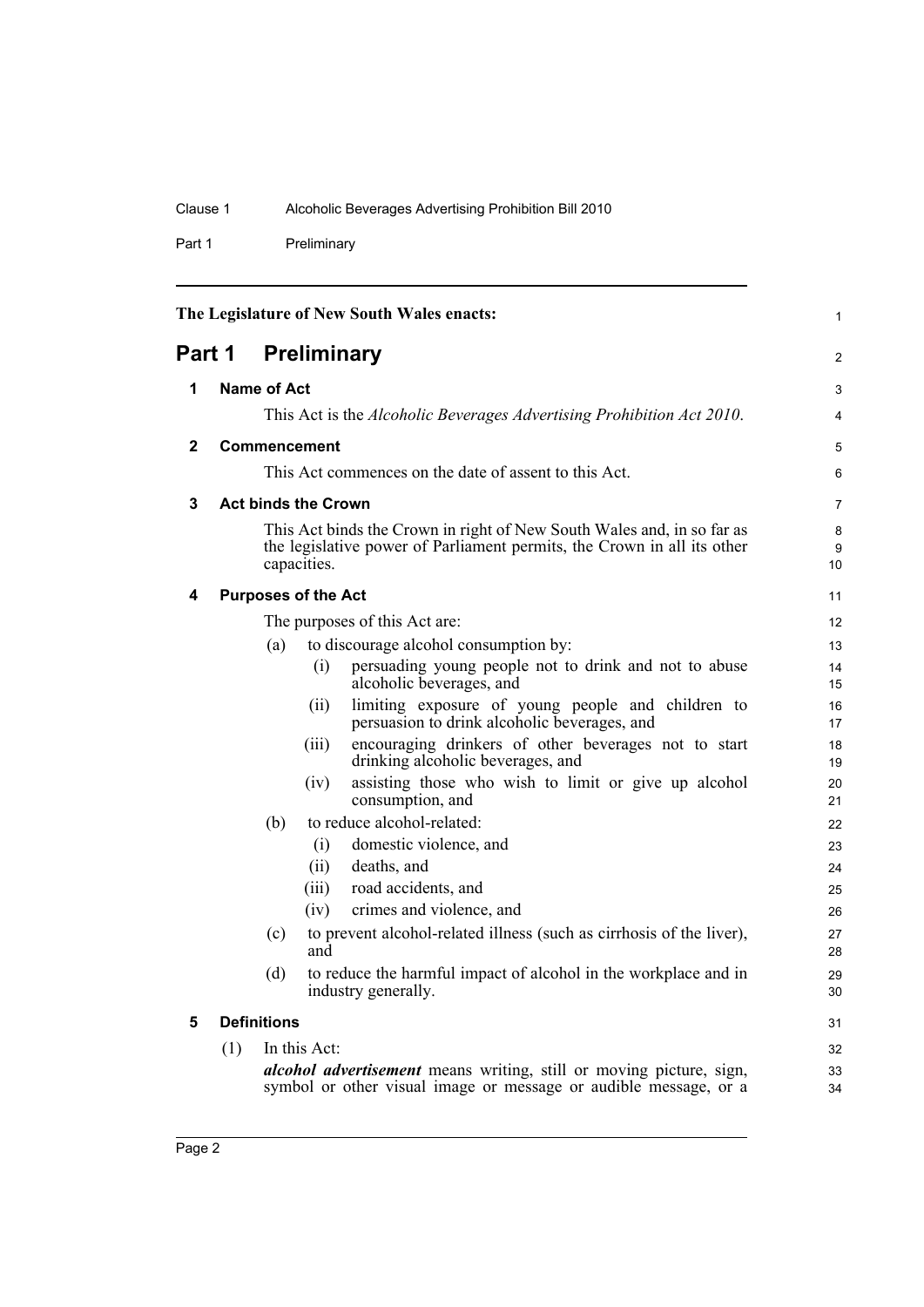Preliminary **Preliminary** Part 1

|            | promotes or is intended to promote:                                                                                                                                |
|------------|--------------------------------------------------------------------------------------------------------------------------------------------------------------------|
| (a)        | the purchase or use of an alcoholic beverage, or                                                                                                                   |
| (b)        | the trademark or brand name, or part of a trademark or brand<br>name, of an alcoholic beverage.                                                                    |
|            | alcoholic beverage means spirit, wine or beer (or any other beverage)<br>which contains the drug alcohol and which is designed for human<br>consumption.           |
|            | <i>authorised officer means:</i>                                                                                                                                   |
| (a)        | a health survey or appointed by the council of a local government<br>area, or                                                                                      |
| (b)        | a person authorised as an officer for the purposes of this Act by<br>an order made by the Director-General of the Department of<br>Health.                         |
|            | <b>book</b> includes any printed material in any language.                                                                                                         |
|            | <b>brand name</b> includes any part of a brand name.                                                                                                               |
|            | <i>newspaper</i> includes a copy of any magazine, journal or periodical or<br>any other publication copies of which contain:                                       |
| (a)        | news, information or reports of events, or                                                                                                                         |
| (b)        | remarks, observations or comments about any news, information<br>or events or about any other matter of interest to the public or to<br>any section of the public, |
| intervals. | which are printed in any language and published at regular or irregular                                                                                            |
|            | <i>package</i> , in relation to an alcoholic beverage, means a package:                                                                                            |
| (a)        | in which the alcoholic beverage is packed by a manufacturer, and                                                                                                   |
| (b)        | which is in contact with the alcoholic beverage.                                                                                                                   |
|            | <i>premises</i> includes any place.                                                                                                                                |
|            | <i>public place</i> includes a place to which the public or a section of the<br>public ordinarily has access, whether or not by payment or by invitation.          |
|            | <i>racing</i> includes horse racing and pacing, dog racing and motor car and<br>motorcycle racing.                                                                 |
|            | <i>relevant day</i> means the fifth anniversary of the day on which the Bill for<br>this Act was introduced into the Legislative Council.                          |
|            | sell includes:                                                                                                                                                     |
| (a)        | barter or exchange, or                                                                                                                                             |
| (b)        | offer or expose for sale, barter or exchange, or                                                                                                                   |
| (c)        | supply, or offer to supply, in circumstances in which the supplier                                                                                                 |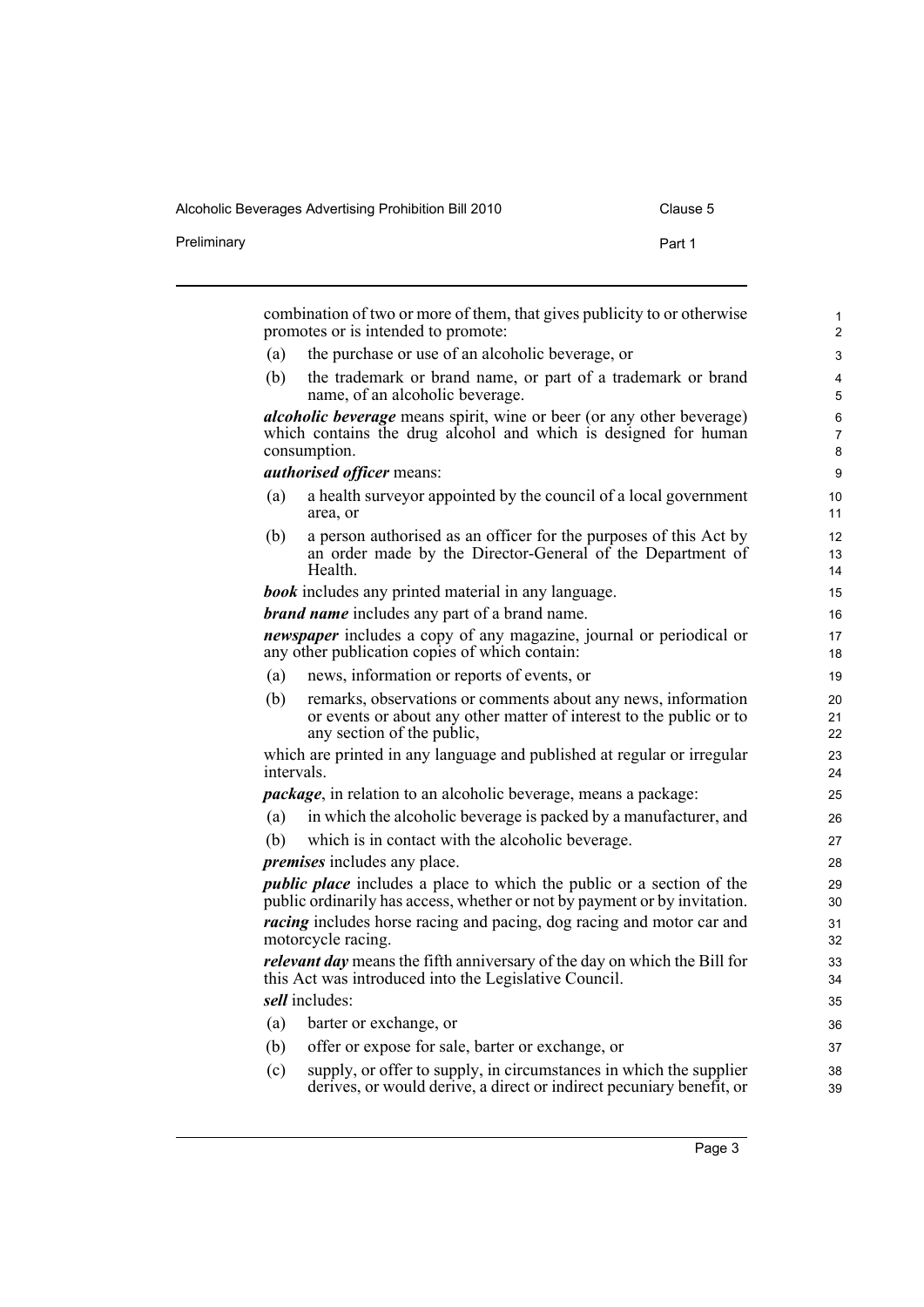Part 1 Preliminary

| supply or offer to supply gratuitously but with a view to gaining<br>(d)     | 1                                                                                                                       |
|------------------------------------------------------------------------------|-------------------------------------------------------------------------------------------------------------------------|
|                                                                              | 2                                                                                                                       |
| gain.                                                                        | 3                                                                                                                       |
| sponsorship includes:                                                        | 4                                                                                                                       |
| scholarship, prize, gift or other benefit, or<br>(a)                         | 5                                                                                                                       |
| (b)                                                                          | 6                                                                                                                       |
| employment or a genuine contract for services) for the direction,            | 7                                                                                                                       |
| promotion or publicity of one or more of the matters referred to             | 8                                                                                                                       |
| in section $9(1)(a)$ or (b) through the medium of sporting, arts,            | 9                                                                                                                       |
| youth, educational or other like activities.                                 | 10                                                                                                                      |
| <i>sport</i> includes recreational and other activities but does not include | 11                                                                                                                      |
| racing.                                                                      | 12                                                                                                                      |
| <i>telecommunication medium</i> includes radio and television.               | 13                                                                                                                      |
| Notes included in this Act do not form part of this Act.                     | 14                                                                                                                      |
|                                                                              | or maintaining custom or otherwise with a view to commercial<br>financial arrangement (other than a genuine contract of |

(2) Notes included in this Act do not form part of this Act.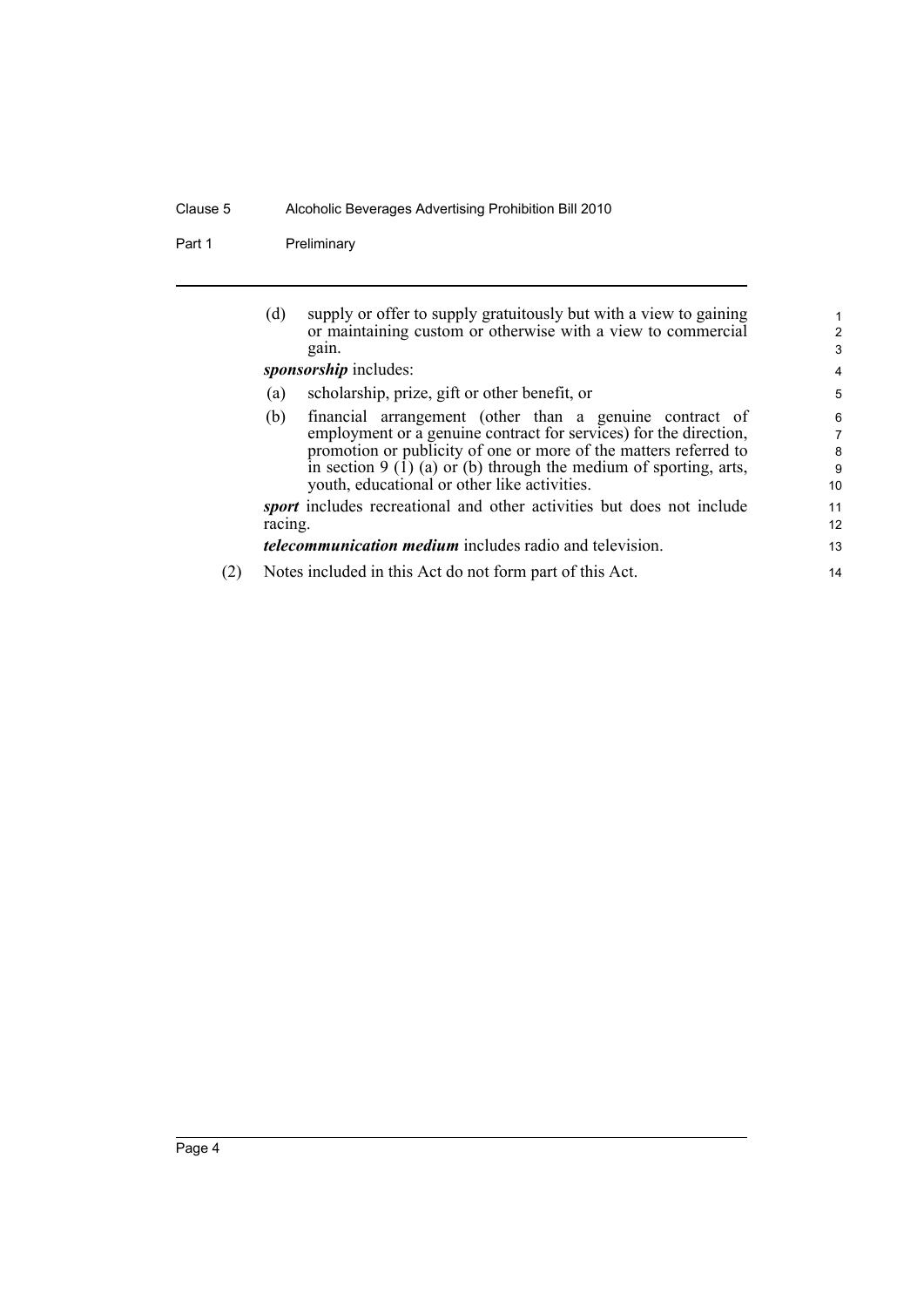| Alcoholic Beverages Advertising Prohibition Bill 2010 | Clause 6 |
|-------------------------------------------------------|----------|
| Offences relating to promotion of alcoholic beverages | Part 2   |

## <span id="page-12-0"></span>**Part 2 Offences relating to promotion of alcoholic beverages**

### <span id="page-12-1"></span>**6 Certain advertising prohibited**

- (1) A person who in New South Wales for any direct or indirect benefit displays an alcohol advertisement, so that it can be seen or heard from a public place, commits an offence.
- (2) An individual who broadcasts or transmits an alcohol advertisement by the use of any telecommunication medium commits an offence if, as a consequence, there is a financial or other material benefit (either direct or indirect):
	- (a) to the owner of the radio or television station concerned or any company that controls the use of the medium, or
	- (b) to any employee of the owner or any such company, or
	- (c) to any other individual associated with the owner, any such company or any such employee.
- (3) A person who, after 3 months from the commencement of this Act, in New South Wales:
	- (a) distributes to the public any unsolicited article, or
	- (b) sells, hires or supplies for any direct or indirect benefit any article to any person (other than a person, or the employee of a person, who is a manufacturer, distributor or retailer of an alcoholic beverage),

that constitutes or contains an alcohol advertisement commits an offence.

- (4) This section does not apply in relation to anything done before the relevant day, or before such earlier day as may be prescribed by the regulations (either generally or in a particular case or class of cases), under a contract or arrangement entered into before the day on which the Bill for this Act was introduced into the Legislative Council.
- (5) This section does not apply in relation to:
	- (a) an alcohol advertisement in or on a newspaper or book printed or published outside New South Wales, the sole or main purpose of which newspaper or book is not the promotion or publicising of the purchase or use of an alcoholic beverage or a trademark or brand name of an alcoholic beverage, or
	- (b) an alcohol advertisement in or on a package or carton containing an alcoholic beverage, or
	- (c) an alcohol advertisement that is displayed inside a shop or other retail outlet where alcoholic beverages are offered or exposed for

1  $\mathfrak{p}$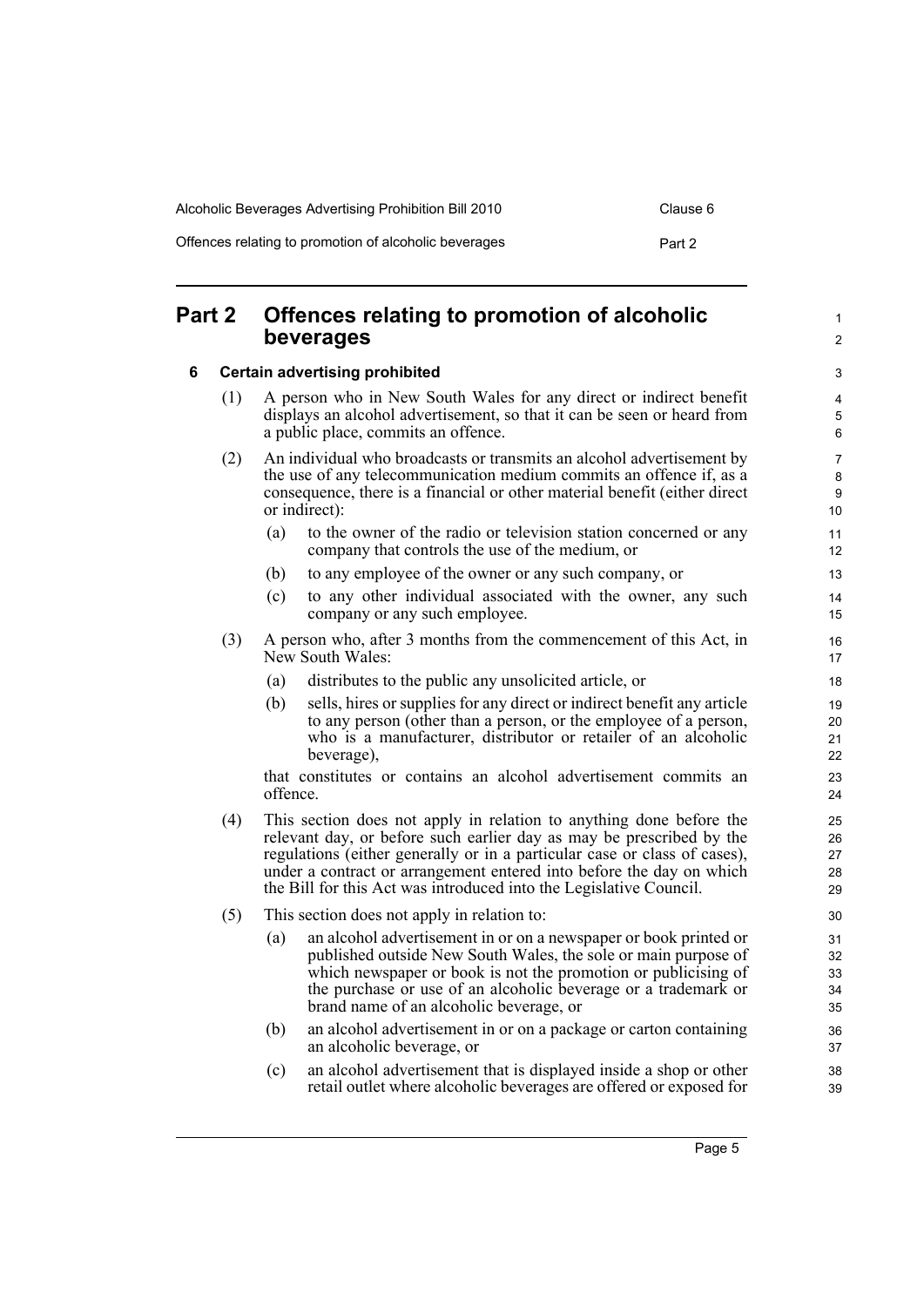sale, that is directly adjacent to a place where all or any of those alcoholic beverages are offered or exposed for sale and that complies with the regulations, or

- (d) an invoice, statement, order, letterhead, business card, cheque, manual or other document that is ordinarily used in the course of the business of a manufacturer or distributor of an alcoholic beverage, or
- (e) anything to which this section does not apply by virtue of an exemption granted under section 10.
- (6) When 18 months has expired after the commencement of this Act, subsection (5) (e) does not apply to an alcohol advertisement that is visible from a public place, regardless of when the advertisement was first displayed.
- (7) In any proceedings for an offence under subsection (1) it is presumed that, if there is present in the relevant alcohol advertisement:
	- (a) the name of a person who manufactures or distributes any alcoholic beverage, or
	- (b) a trademark of which a person who manufactures or distributes any alcoholic beverage is the registered proprietor or the registered user, within the meaning of the *Trade Marks Act 1995* of the Commonwealth, or
	- (c) a brand name used by a person who manufactures or distributes any alcoholic beverage,

the person displayed that alcohol advertisement for a direct or indirect benefit, unless the contrary is proved.

- (8) In any proceedings for an offence under this section, if the thing that is alleged to constitute an alcohol advertisement contains the trademark or brand name of an alcoholic beverage, it is presumed to be designed to promote or publicise the alcoholic beverage to which it relates unless the contrary is proved.
- (9) Any contract for the doing of anything prohibited by this section (being a contract that purports to have been entered into after the Bill for this Act was introduced into the Legislative Council) is void, whether or not doing that thing constituted an offence when the contract purports to have been entered into.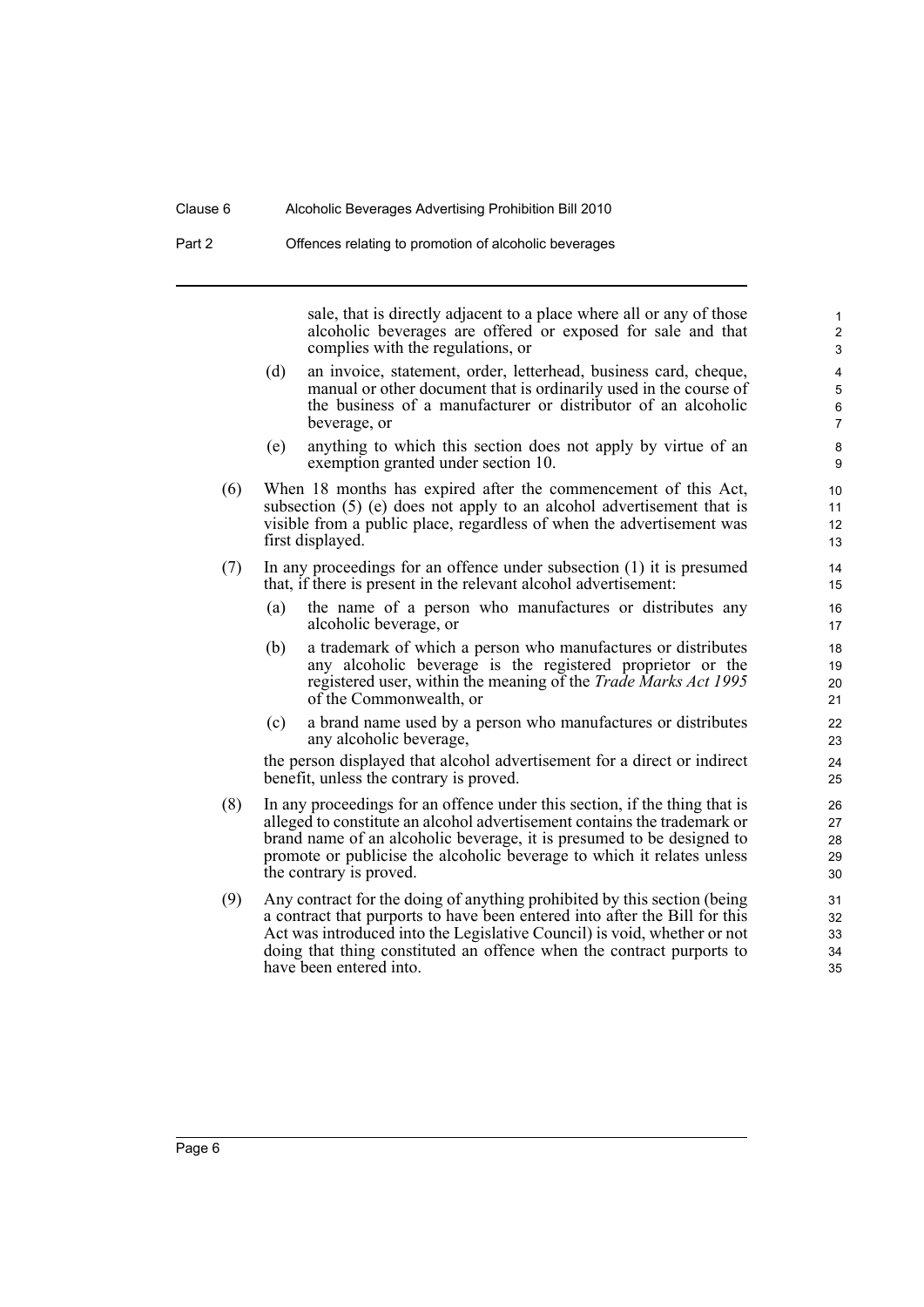| Alcoholic Beverages Advertising Prohibition Bill 2010 | Clause 7 |
|-------------------------------------------------------|----------|
| Offences relating to promotion of alcoholic beverages | Part 2   |

### <span id="page-14-0"></span>**7 Competitions**

- (1) A person who, after 3 months from the commencement of this Act, in connection with the sale of an alcoholic beverage or for the purpose of promoting the sale of an alcoholic beverage:
	- (a) supplies (whether it is sent from inside or outside New South Wales) to the purchaser, or any other person (not being a purchaser or other person who is, or is the employee of, a manufacturer, distributor or retailer of an alcoholic beverage) in New South Wales:
		- (i) a prize, gift or other benefit, or
		- (ii) a stamp, coupon, token, voucher, ticket or other thing by virtue of which the purchaser or any other person may become entitled to, or may qualify for, a prize, gift or other benefit (whether that entitlement or qualification is absolute or conditional), or
	- (b) conducts (whether from inside or outside New South Wales) a scheme:
		- (i) prescribed to be a scheme to promote the sale of an alcoholic beverage or to promote drinking alcoholic beverages generally, and
		- (ii) the whole or any part of which is implemented in New South Wales,

commits an offence.

(2) It is a defence in proceedings for an offence under subsection (1) to prove that the benefit or thing supplied, or participation in the relevant scheme, was only incidentally connected with the purchase of an alcoholic beverage and that equal opportunity to receive that benefit or thing, or to participate in that scheme, and to buy beverages other than alcoholic beverages, was afforded generally to persons who purchased beverages, whether or not they were alcoholic beverages.

### <span id="page-14-1"></span>**8 Free samples**

- (1) A person who, for the purpose of inducing or promoting the sale of an alcoholic beverage, offers, gives or distributes to another person (not being a person who is, or is the employee of, a manufacturer, distributor or retailer of an alcoholic beverage) a free sample of an alcoholic beverage commits an offence.
- (2) This section does not apply to alcoholic beverages which are free samples offered, given or distributed at the actual geographical location where the beverages were made, being the winery or the vineyard (in the case of wine) and the brewery (in the case of beer).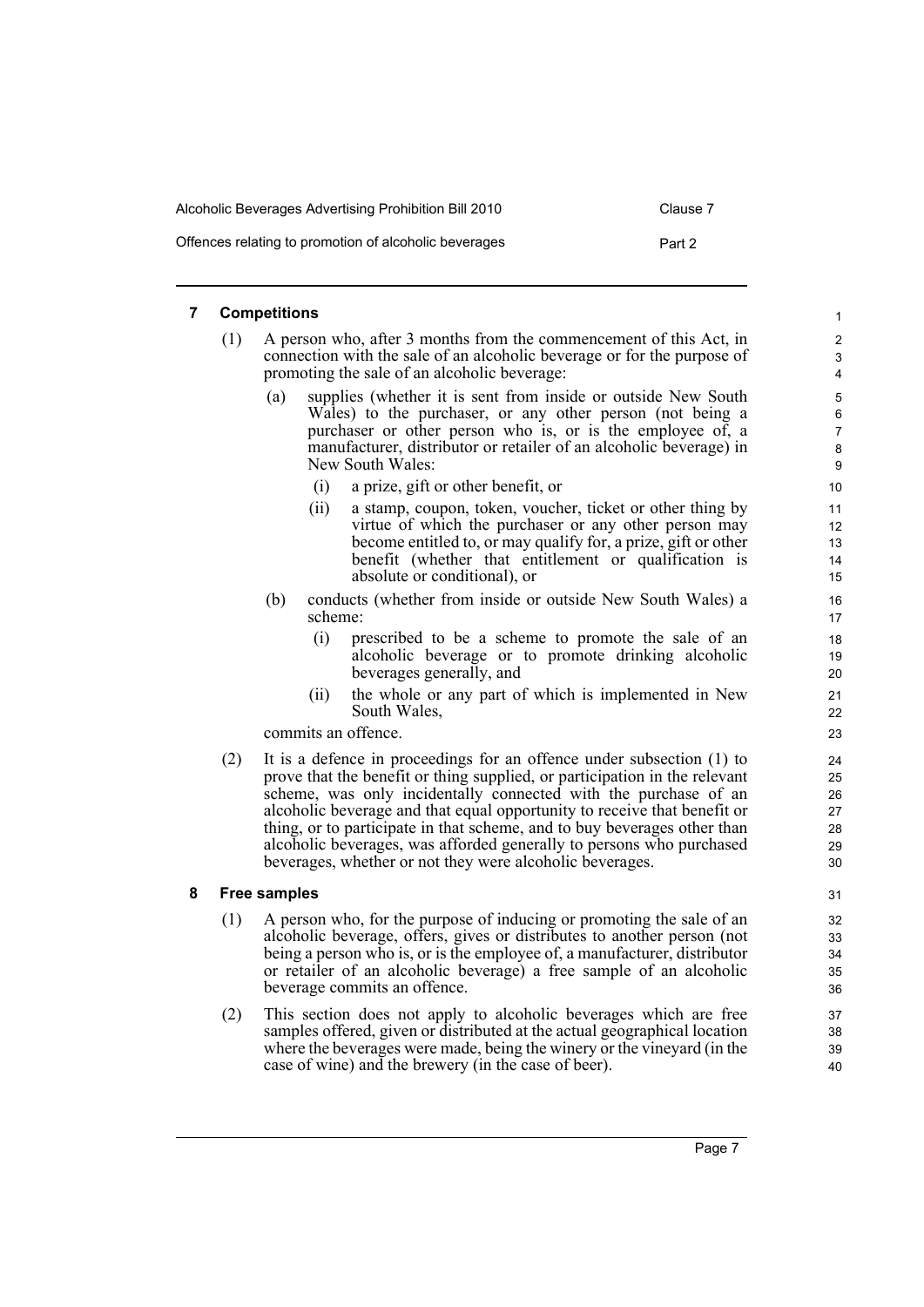#### <span id="page-15-0"></span>**9 Prohibition of sponsorships** (1) A person who promotes or publicises, or agrees to promote or publicise, in New South Wales: (a) an alcoholic beverage or a trademark or brand name, or part of a trademark or brand name, of an alcoholic beverage, or (b) the name or interests of a manufacturer or distributor of an alcoholic beverage (whether or not that manufacturer or distributor also manufactures or distributes a beverage other than the alcoholic beverage) in association directly or indirectly with the alcoholic beverage, under a contract, or an arrangement (whether or not legally binding) under which a sponsorship is provided or to be provided by another person, commits an offence. (2) A person who provides or agrees to provide a sponsorship under a contract or arrangement of a kind referred to in subsection (1) commits an offence. (3) For the purposes of subsection (1) (b), the name or interests of a manufacturer or distributor of an alcoholic beverage are taken to be in association directly or indirectly with the alcoholic beverage if that name or those interests are commonly associated by members of the public in New South Wales with the alcoholic beverage. (4) This section does not apply in relation to: (a) anything done before the relevant day or before such earlier day as may be prescribed by the regulations either generally or in a particular case or class of cases, under a contract entered into before the day on which the Bill for this Act was introduced into the Legislative Council, or (b) anything to which this section does not apply by virtue of an exemption granted under section 10. (5) Nothing in subsection (1) or (2) applies to the giving of, or an agreement to give, a scholarship by a manufacturer or distributor of an alcoholic beverage to an employee, or a member of the family of an employee, of the manufacturer or distributor. (6) Any contract for the doing of anything prohibited by this section (being a contract that purports to have been entered into after the Bill for this Act was introduced into the Legislative Council) is void, whether or not doing that thing constituted an offence when the contract purports to have been entered into. 1 2 3 4 5 6 7 8  $\overline{Q}$ 10 11 12 13 14 15 16 17 18 19 20 21 22 23 24 25 26 27 28 29 30 31 32 33 34 35 36 37 38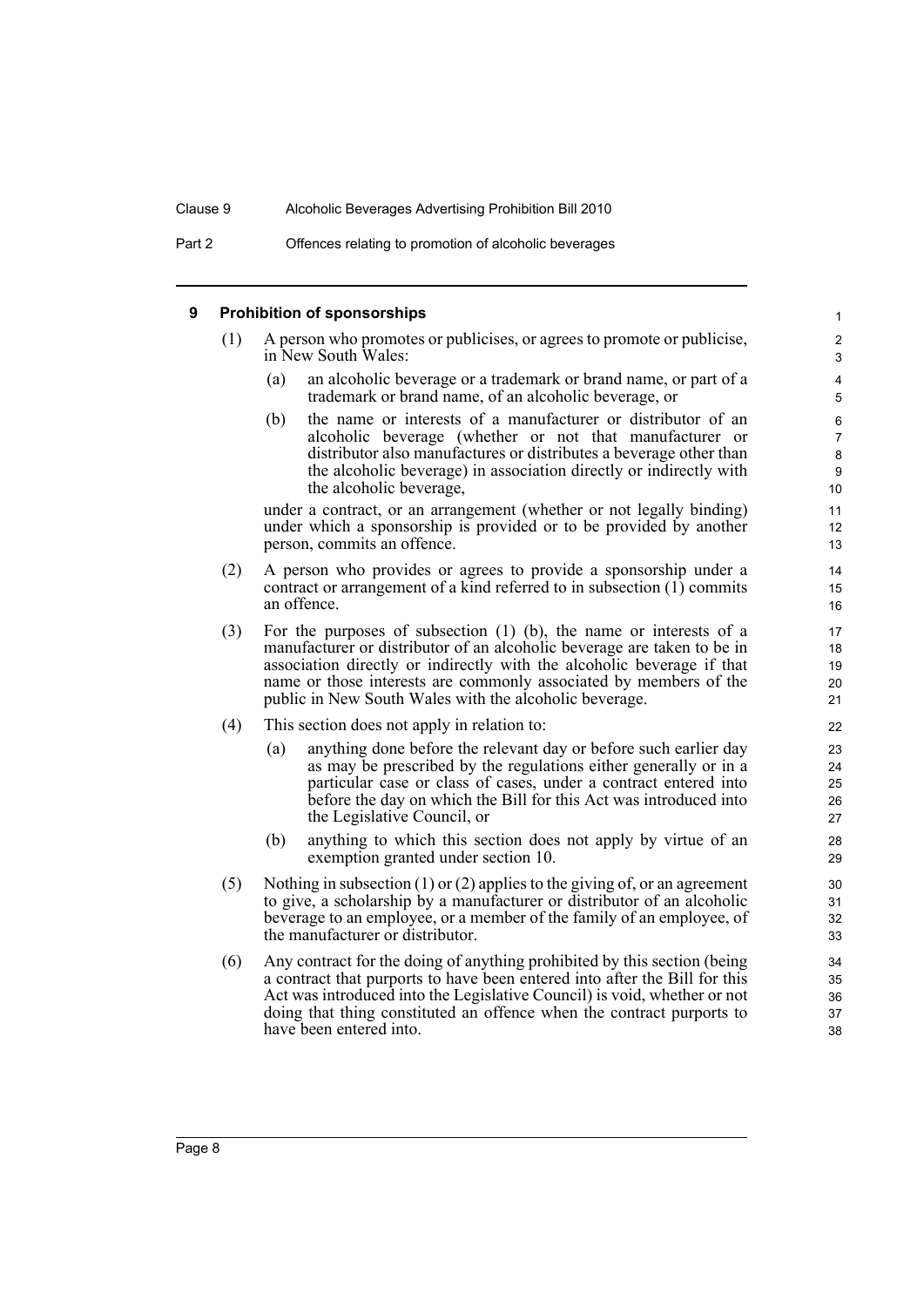| Alcoholic Beverages Advertising Prohibition Bill 2010 | Clause 10 |
|-------------------------------------------------------|-----------|
| Offences relating to promotion of alcoholic beverages | Part 2    |

### <span id="page-16-0"></span>**10 Exemptions**

|     | <b>Exemptions</b> |                                                                                                                                                                                                                                                                                | $\mathbf{1}$                                         |
|-----|-------------------|--------------------------------------------------------------------------------------------------------------------------------------------------------------------------------------------------------------------------------------------------------------------------------|------------------------------------------------------|
| (1) | day:              | The Minister may, by notice published in the Gazette before the relevant                                                                                                                                                                                                       | $\boldsymbol{2}$<br>3                                |
|     | (a)               | exempt a person or class of persons either wholly or in part from<br>the operation of section 6 or 9 subject to such conditions (if any)<br>as are set out in that notice or prescribed for the purposes of this<br>paragraph, or                                              | $\overline{4}$<br>$\mathbf 5$<br>6<br>$\overline{7}$ |
|     | (b)               | amend or revoke an exemption granted under this section.                                                                                                                                                                                                                       | 8                                                    |
| (2) |                   | An exemption may be granted under this section only:                                                                                                                                                                                                                           | 9                                                    |
|     | (a)               | after consultation between the Minister and the appropriate<br>Minister, and having regard to the nature and background of the<br>event, function or series concerned and to the purposes of this<br>Act, to facilitate the promotion and conduct of:                          | 10<br>11<br>12<br>13                                 |
|     |                   | a sporting, racing or arts event or function, or<br>(i)                                                                                                                                                                                                                        | 14                                                   |
|     |                   | (ii)<br>a series of sporting, racing or arts events or functions,                                                                                                                                                                                                              | 15                                                   |
|     |                   | of national or international significance, or                                                                                                                                                                                                                                  | 16                                                   |
|     | (b)               | in any case of significant hardship to persons other than<br>manufacturers or wholesalers of alcohol.                                                                                                                                                                          | 17<br>18                                             |
| (3) |                   | The <i>appropriate Minister</i> is:                                                                                                                                                                                                                                            | 19                                                   |
|     | (a)               | in relation to an exemption to facilitate the promotion and<br>conduct of a sporting or racing event or function or a series of<br>such events or functions, the Minister for Gaming and Racing, or                                                                            | 20<br>21<br>22                                       |
|     | (b)               | in relation to an exemption to facilitate the promotion and<br>conduct of an arts event or function or a series of such events or<br>functions, the Minister for the Arts.                                                                                                     | 23<br>24<br>25                                       |
| (4) |                   | The Minister must, when deciding whether or not to grant an exemption<br>under this section for the purpose referred to in subsection $(2)$ $(a)$ , have<br>regard to:                                                                                                         | 26<br>27<br>28                                       |
|     | (a)               | any substantial connection between the relevant event or function<br>or series of events or functions and other significant events or<br>functions outside the State, and                                                                                                      | 29<br>30<br>31                                       |
|     | (b)               | any reasonable efforts that have been made to obtain sufficient<br>financial or other support for the relevant event or function or<br>series of events or functions from sources other than the<br>advertising of alcoholic beverages to render the exemption<br>unnecessary. | 32<br>33<br>34<br>35<br>36                           |
| (5) | day.              | An exemption granted under this section has no effect after the relevant                                                                                                                                                                                                       | 37<br>38                                             |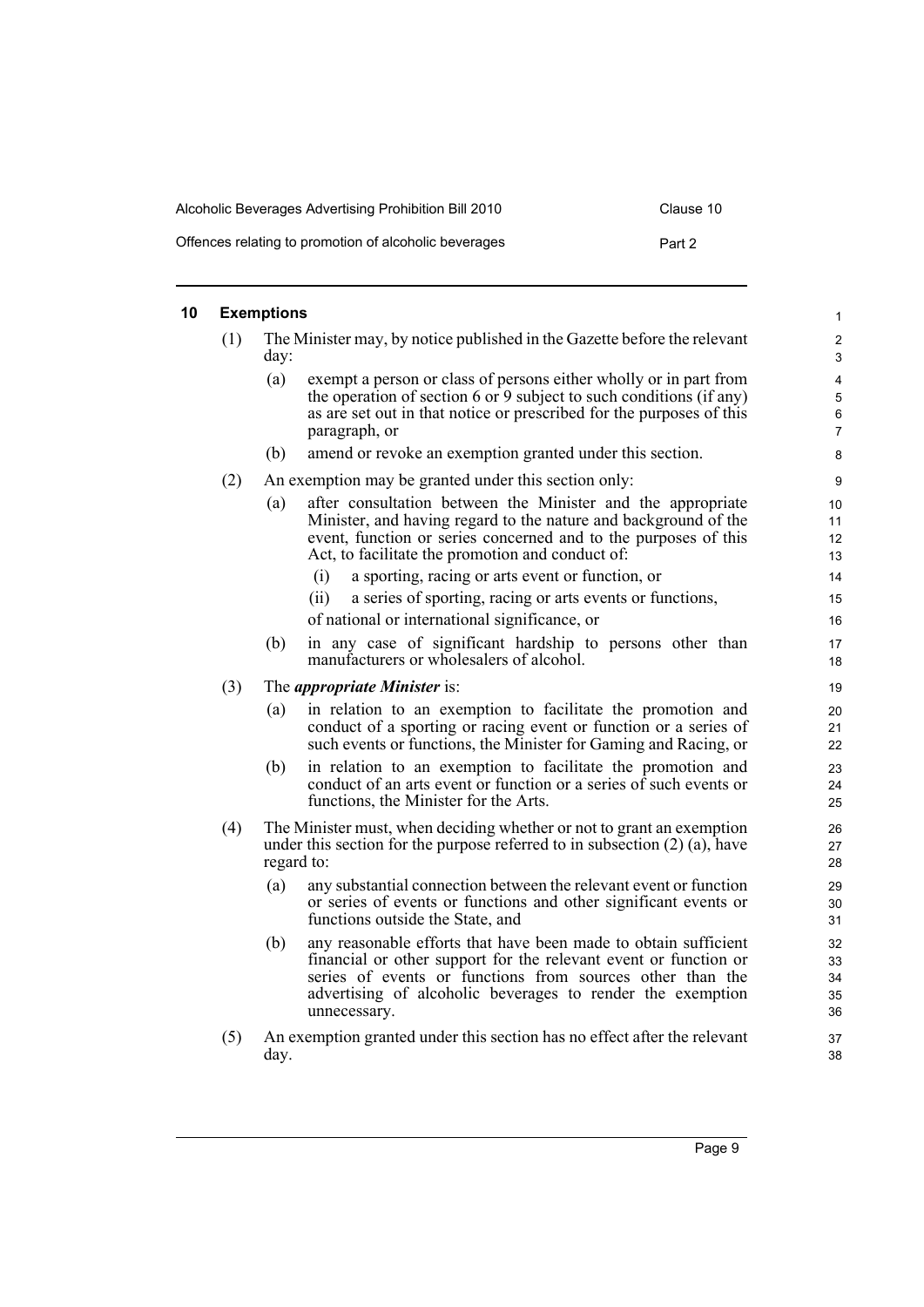Part 3 Reintroduction of local option

## <span id="page-17-0"></span>**Part 3 Reintroduction of local option**

### <span id="page-17-1"></span>**11 Request to declare local option area**

- (1) Anyone can request the Minister to declare a specified area to be a local option area. Streets and other landmarks can be used to describe the boundaries of such an area.
- (2) The request is not effective unless it is accompanied by a petition supporting the declaration of the area that the Minister is satisfied:
	- (a) clearly described the boundaries of the specified area, the grounds on which the request was made and the effect of declaring that area to be a local option area, and

1

- (b) was signed (within a period of not more than 6 successive months) by not less than 10% of such of the people who reside in that area as are each entitled to vote in an election of a member of the Legislative Assembly for the electorate that includes his or her place of residence, and
- (c) contains, so that they may be easily read, the surname and the given name or given names (or the surname and the initials of the given name or given names) of, the residential address of, and the date on which the petition was signed by, each signatory, and
- (d) specifies whether the declaration sought is a declaration of general application or a declaration limited to specified hours or other periods of time.
- (3) An area for the purposes of a declaration under this Part may consist of (but is not limited to) a local government area or a ward of such an area.
- (4) If such an area consists of part of a ward only, subsection (2) (b) requires the signature of not less than 10% of all the people who reside in the whole of the ward and who are qualified to vote as referred to in that paragraph.

### <span id="page-17-2"></span>**12 Declaration of local option area**

- (1) The Minister must declare a local option area in accordance with such a request if the Minister agrees with the council of each local government area the whole or any part of which comprises or is included in the proposed local option area that any of the following situations apply:
	- (a) there are widespread problems with youth which are related to alcohol being consumed in the proposed local option area,
	- (b) there is widespread alcohol-related crime in that area,
	- (c) there is widespread alcohol abuse in that area,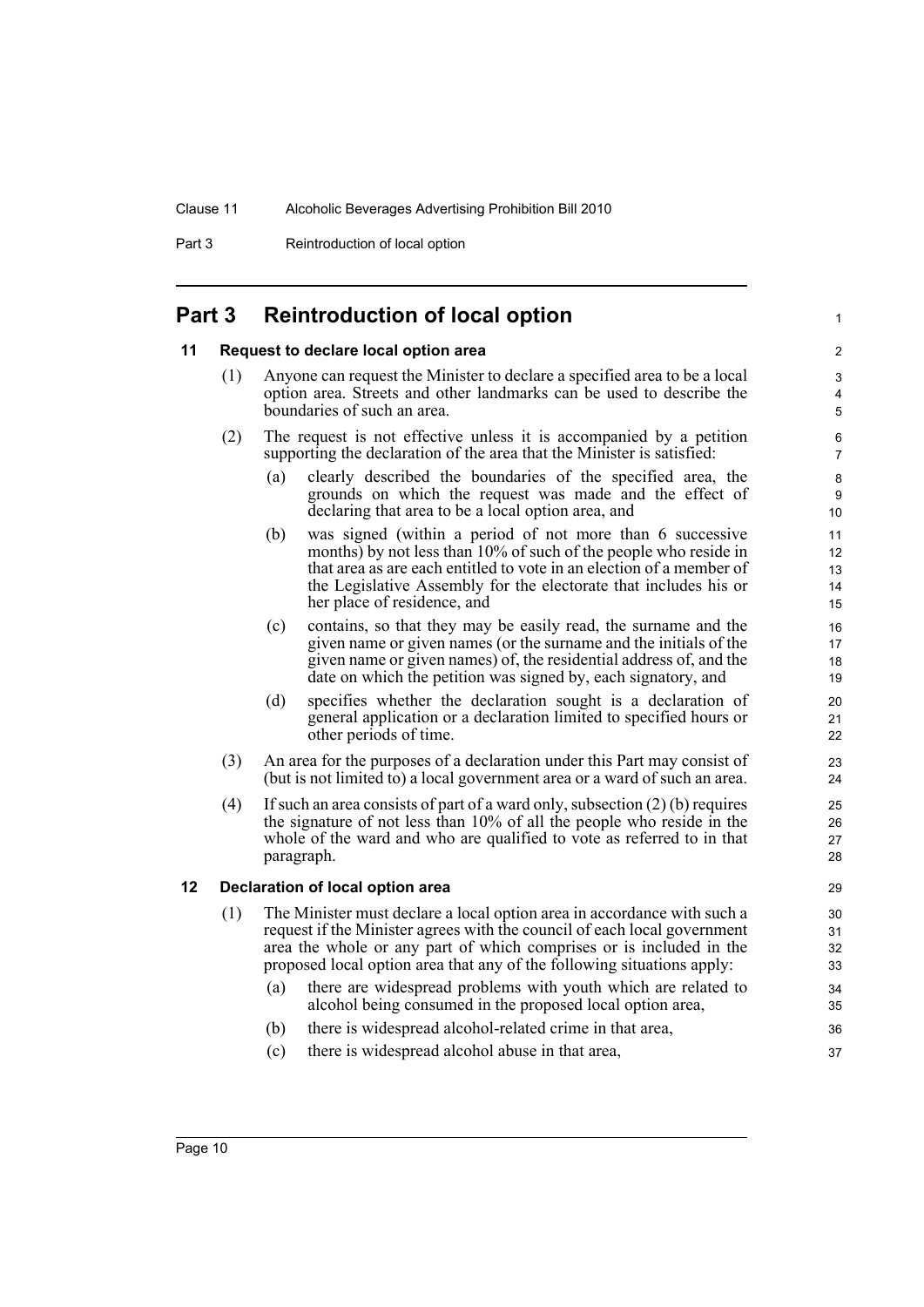| Alcoholic Beverages Advertising Prohibition Bill 2010 | Clause 13 |
|-------------------------------------------------------|-----------|
| Reintroduction of local option                        | Part 3    |

- (d) there are widespread alcohol-related illnesses, accidents or deaths in that area.
- (2) For the period of 4 months before a local option area is declared under this Part, notice of intention to declare the area (containing details of the proposed declaration) must be given at not less than monthly intervals in at least one local newspaper and at least one other newspaper circulated throughout the area.

### <span id="page-18-0"></span>**13 Rescission of declaration**

- (1) The Minister may rescind the declaration of a local option area, or any such declaration in so far as it relates to part of a local option area, but only in accordance with an agreement for rescission made between the Minister and the council of the local government area that constitutes that area or the part of that area.
- (2) Such an agreement may not be made:
	- (a) until 6 months have expired after the declaration of the local option area concerned, or
	- (b) until 6 months after the last occasion (if any) on which the Minister or the council concerned unsuccessfully requested the other of them to agree to the rescission.
- (3) If the declaration of a local option area is rescinded in so far as it relates to part of the area, the local option area is taken to consist only of that part.

### <span id="page-18-1"></span>**14 When declaration or rescission has effect**

The declaration of a local option area, and any rescission of such a declaration, have effect only when notice of the declaration or rescission has been published in the Gazette.

### <span id="page-18-2"></span>**15 Duration of declaration**

- (1) A declaration of a local option area must specify the nominal period for which the declaration will be in force unless it is sooner rescinded.
- (2) The nominal period must commence at least one month after publication of the declaration in the Gazette and be a period of not less than 3 years nor more than 5 years.
- (3) A declaration of a local option area has effect only until the nominal period specified in the declaration expires or until it is rescinded, whichever occurs first.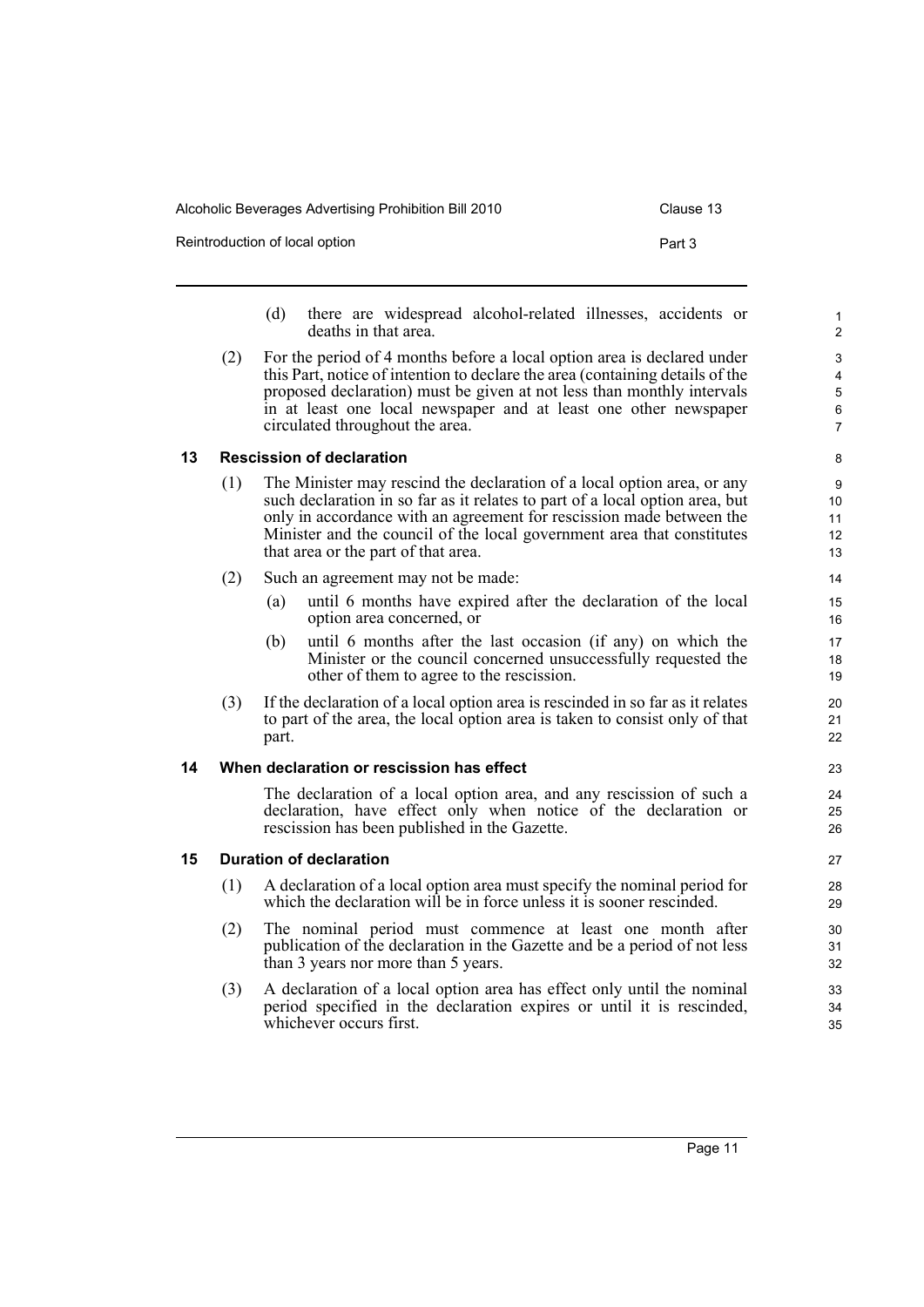Part 3 Reintroduction of local option

### <span id="page-19-0"></span>**16 Prohibitions applicable to local option areas**

- (1) A person commits an offence if the person:
	- (a) buys, sells or (for any direct or indirect material benefit to the person delivering) delivers any quantity of an alcoholic beverage, or

(b) consumes any alcoholic beverage in a public place,

within any local option area declared under this Part while the declaration is in force.

Maximum penalty: 1 penalty unit.

- (2) If the declaration is expressed to be limited to specified hours or other periods of time, the declaration is taken not to be in force at any other time for the purposes of subsection (1).
- (3) If a person is convicted of an offence under this section of buying, selling or delivering a quantity of an alcoholic beverage, the beverage and any bottle, keg, barrel, cask or other container in which it is contained:
	- (a) are forfeited to the Crown, and
	- (b) may be seized by an authorised officer or any police officer, and
	- (c) are to be disposed of as the Minister directs.
- (4) After notice of the declaration of a local option area has been published in the Gazette and before the declaration commences to be in force, the average monthly quantity of any kind of alcoholic beverage sold from premises within that area that are (or are required to be) licensed for the purpose under the *Liquor Act 2007* is not to exceed the average monthly quantity of that kind of liquor sold per month for the 12 months before the notice was published.
- (5) The regulations may provide for the making, keeping and inspection of records of sales of alcoholic beverages for the purpose of ensuring that subsection (4) is complied with.
- (6) If any quantity of an alcoholic beverage is sold in contravention of this section at any premises licensed under the *Liquor Act 2007*, any licence for the premises granted under that Act is taken to be cancelled.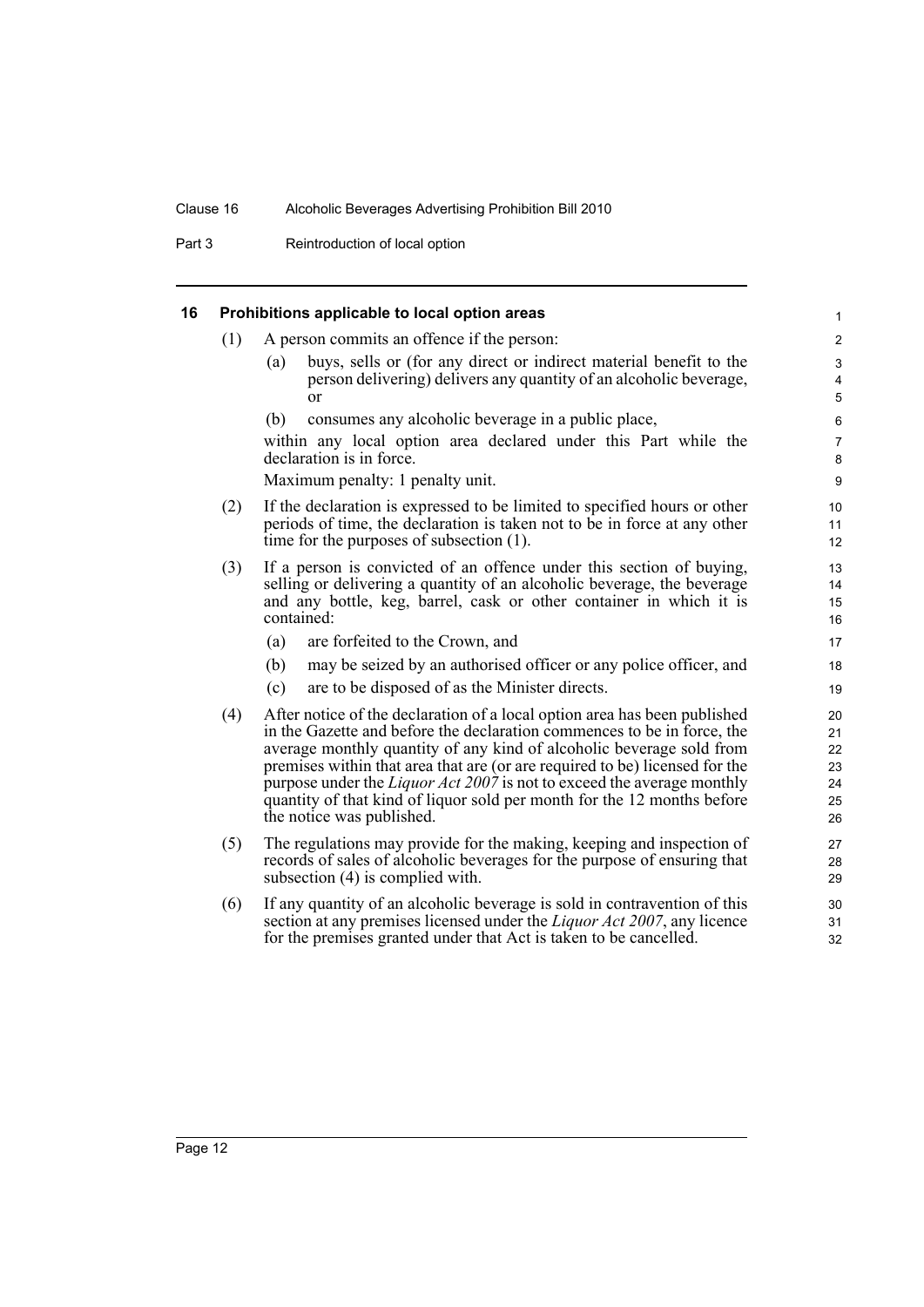| Alcoholic Beverages Advertising Prohibition Bill 2010 | Clause 17 |
|-------------------------------------------------------|-----------|
| Alcohol Advertising Prohibition Committee             | Part 4    |

# <span id="page-20-0"></span>**Part 4 Alcohol Advertising Prohibition Committee**

<span id="page-20-3"></span><span id="page-20-2"></span><span id="page-20-1"></span>

| 17 |     | <b>Alcohol Advertising Prohibition Committee</b>                                                                                                                                                                                                                                                                                   | $\overline{c}$            |  |
|----|-----|------------------------------------------------------------------------------------------------------------------------------------------------------------------------------------------------------------------------------------------------------------------------------------------------------------------------------------|---------------------------|--|
|    | (1) | The Alcohol Advertising Prohibition Committee is established.                                                                                                                                                                                                                                                                      |                           |  |
|    | (2) | The Committee is to consist of 5 members appointed by the Minister, of<br>whom:                                                                                                                                                                                                                                                    |                           |  |
|    |     | 1 is to be appointed as Chairperson, and<br>(a)                                                                                                                                                                                                                                                                                    | 6                         |  |
|    |     | 3 are to be appointed on the nomination of the Director-General<br>(b)<br>of the Department of Health, and                                                                                                                                                                                                                         | $\overline{7}$<br>$\bf 8$ |  |
|    |     | 1 is to be a person nominated by the Chief Executive Officer of<br>(c)<br>the Outdoor Advertising Association of Australia.                                                                                                                                                                                                        | 9<br>10 <sup>°</sup>      |  |
|    | (3) | Schedule 1 sets out provisions with respect to the members and<br>meetings of the Committee.                                                                                                                                                                                                                                       | 11<br>12 <sup>2</sup>     |  |
| 18 |     | <b>Functions of Committee</b>                                                                                                                                                                                                                                                                                                      | 13                        |  |
|    | (1) | The Alcohol Advertising Prohibition Committee is to prepare and<br>submit to the Minister a code which provides for the regular and<br>progressive stages in accordance with which advertisements to which<br>section 6 applies should be removed or obscured and sponsorships to<br>which section 9 applies should be terminated. |                           |  |
|    | (2) | The code is to provide for the removal or obscuring of advertisements<br>and the termination of sponsorships by the relevant day.                                                                                                                                                                                                  | 19<br>20                  |  |
|    | (3) | The Committee's initial advice concerning the provisions of the code is<br>to be given within 3 months after the commencement of this section.                                                                                                                                                                                     |                           |  |
|    | (4) | The Committee has such other advisory functions as the Minister may<br>determine.                                                                                                                                                                                                                                                  |                           |  |
| 19 |     | <b>Responsibility of Minister</b>                                                                                                                                                                                                                                                                                                  | 25                        |  |
|    | (1) | The Minister is required to recommend to the Governor the making of<br>regulations which will ensure:                                                                                                                                                                                                                              | 26<br>27                  |  |
|    |     | the removal or obscuring of advertisements to which section 6<br>(a)<br>applies, and                                                                                                                                                                                                                                               | 28<br>29                  |  |
|    |     | the termination of sponsorships to which section 9 applies,<br>(b)                                                                                                                                                                                                                                                                 | 30                        |  |
|    |     | by regular and progressive stages.                                                                                                                                                                                                                                                                                                 | 31                        |  |
|    | (2) | The Minister, in making any recommendation under this section, must<br>consider any code submitted and any advice given by the Alcohol<br>Advertising Prohibition Committee.                                                                                                                                                       |                           |  |
|    | (3) | This section does not apply to an advertisement or sponsorship which is<br>the subject of an exemption under section 10.                                                                                                                                                                                                           | 35<br>36                  |  |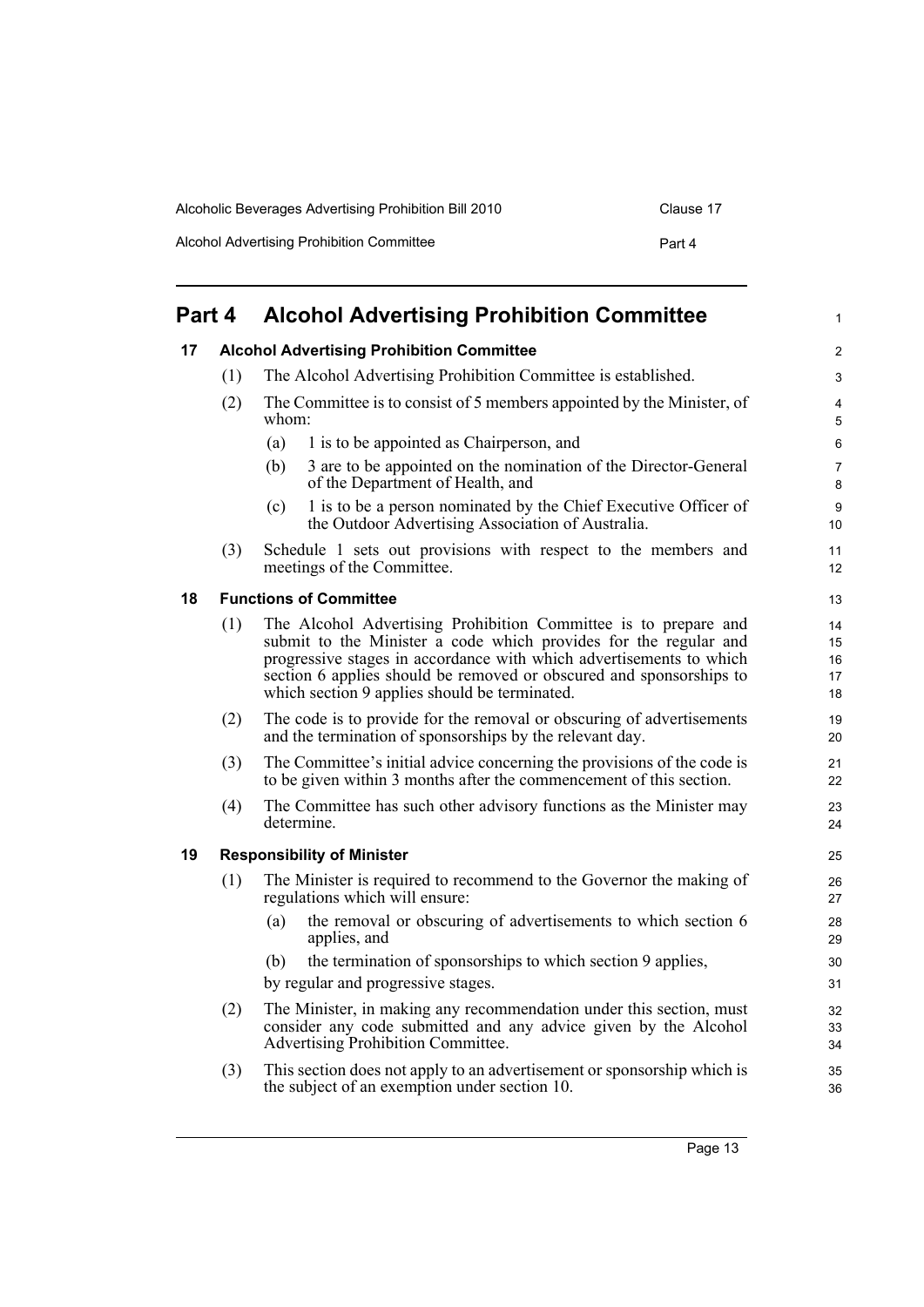Part 4 Alcohol Advertising Prohibition Committee

### <span id="page-21-0"></span>**20 Provision of assistance to Committee**

For the purpose of the exercise of its functions, the Director-General of the Department of Health is to provide the Alcohol Advertising Prohibition Committee with such assistance as it may reasonably require.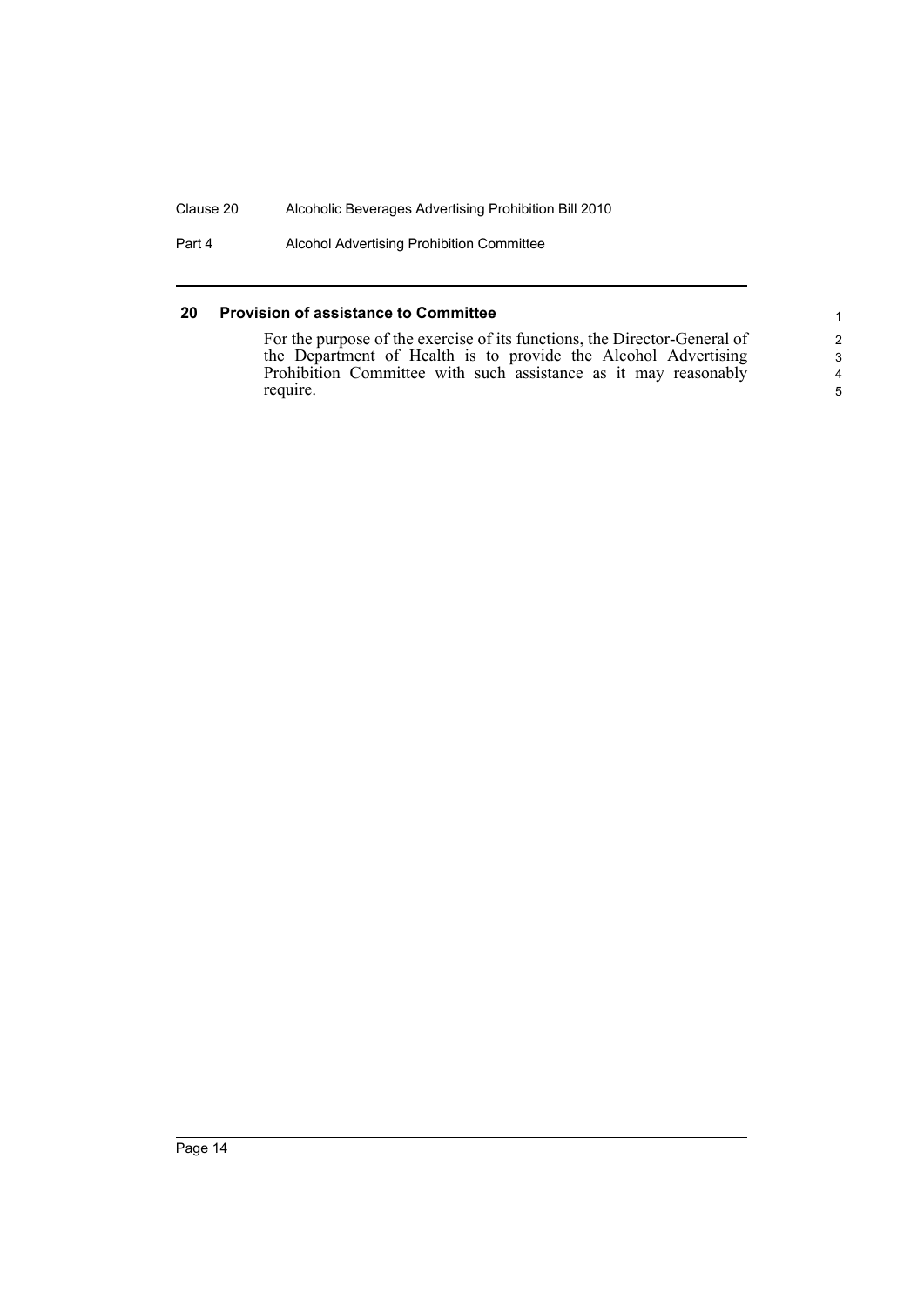Alcoholic Beverages Advertising Prohibition Bill 2010 Clause 21

Enforcement **Part 5** 

1

# <span id="page-22-1"></span><span id="page-22-0"></span>**Part 5 Enforcement 21 Removal of certain advertisements** (1) This section applies to an alcohol advertisement: (a) if the advertisement was placed or displayed in contravention of

this Act or the regulations, or

- (b) after the relevant day or such earlier day as may be prescribed by the regulations either generally or in a particular case or class of cases, whether or not the advertisement was placed or displayed in contravention of this Act or the regulations.
- (2) If an alcohol advertisement is situated in a public place or on any premises from which it can be seen from a public place, the Local Court may order:
	- (a) that the advertisement be removed or obscured by an authorised officer, and
	- (b) if any person has been convicted of an offence against this Act or the regulations relating to the placing or displaying of the advertisement, that the person pay the reasonable costs incurred by the authorised officer in removing or obscuring the advertisement.
- (3) Subsection (2) does not apply to an advertisement that is displayed inside a shop or other retail outlet where alcoholic beverages are offered or exposed for sale and that complies with the regulations.
- (4) An authorised officer does not commit a civil wrong and is not liable for damages for anything done or omitted to be done while removing or obscuring an alcohol advertisement with reasonable care under the authority of such an order.
- (5) Any alcohol advertisement in the form of an article that is removed in accordance with such an order is taken to be the property of such person as is specified in the order.
- (6) If any costs are payable under such an order, they may be recovered in a court of competent jurisdiction as a debt due to the Crown or a council, as the case requires.
- (7) This section does not apply to an alcohol advertisement while it may be lawfully displayed in accordance with an exemption provided by this Act or the regulations.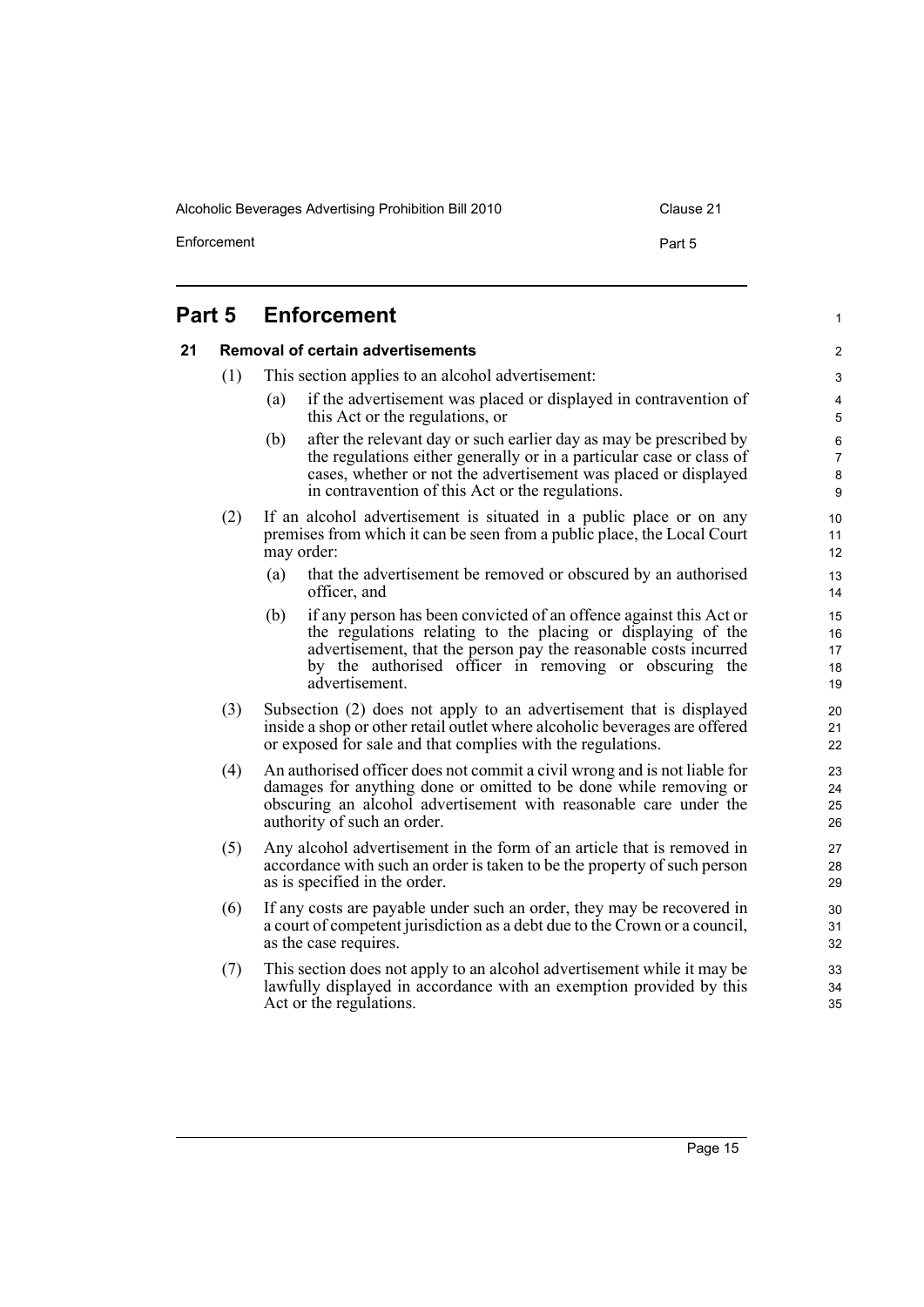Part 5 Enforcement

<span id="page-23-4"></span><span id="page-23-3"></span><span id="page-23-2"></span><span id="page-23-1"></span><span id="page-23-0"></span>

|                        |                                                                                                                                                                                                                                                                                                                                                      | $\mathbf{1}$                                                                                                                                                                                                                                                                                                                                                                                                                    |
|------------------------|------------------------------------------------------------------------------------------------------------------------------------------------------------------------------------------------------------------------------------------------------------------------------------------------------------------------------------------------------|---------------------------------------------------------------------------------------------------------------------------------------------------------------------------------------------------------------------------------------------------------------------------------------------------------------------------------------------------------------------------------------------------------------------------------|
| (1)                    | An authorised officer may enter any premises to remove or obscure an<br>alcohol advertisement under the authority of an order made by the Local<br>Court.                                                                                                                                                                                            | $\sqrt{2}$<br>3<br>$\overline{4}$                                                                                                                                                                                                                                                                                                                                                                                               |
| (2)                    | This section does not allow the entry of any premises or part of premises<br>used as a dwelling.                                                                                                                                                                                                                                                     | 5<br>6                                                                                                                                                                                                                                                                                                                                                                                                                          |
|                        |                                                                                                                                                                                                                                                                                                                                                      | 7                                                                                                                                                                                                                                                                                                                                                                                                                               |
|                        | A person must not in any way intimidate or obstruct an authorised<br>officer who is removing or obscuring an alcohol advertisement under<br>the authority of an order made by the Local Court or who is attempting<br>to do so.<br>Maximum penalty: 50 penalty units for a first offence or 100 penalty<br>units for a second or subsequent offence. | 8<br>9<br>10<br>11<br>12<br>13                                                                                                                                                                                                                                                                                                                                                                                                  |
|                        |                                                                                                                                                                                                                                                                                                                                                      | 14                                                                                                                                                                                                                                                                                                                                                                                                                              |
|                        | Proceedings for an offence against this Act are not to be commenced<br>without the consent in writing of the Director-General of the<br>Department of Health or a person authorised by him or her in writing for<br>the purpose of this section.                                                                                                     | 15<br>16<br>17<br>18                                                                                                                                                                                                                                                                                                                                                                                                            |
| 25<br><b>Penalties</b> |                                                                                                                                                                                                                                                                                                                                                      |                                                                                                                                                                                                                                                                                                                                                                                                                                 |
| (1)                    | A person who commits an offence under section 6 (1), (2) or (3), 7 (1),<br>8 (1), 9 (1) or (2) or 30 (1) is liable:                                                                                                                                                                                                                                  | 20<br>21                                                                                                                                                                                                                                                                                                                                                                                                                        |
|                        | in the case of an individual, to a penalty of not more than:<br>(a)<br>50 penalty units for a first offence, or<br>(i)                                                                                                                                                                                                                               | 22<br>23<br>24                                                                                                                                                                                                                                                                                                                                                                                                                  |
|                        | in the case of a body corporate, to a penalty of not more than:<br>(b)<br>200 penalty units for a first offence, or<br>(i)                                                                                                                                                                                                                           | 25<br>26<br>27                                                                                                                                                                                                                                                                                                                                                                                                                  |
| (2)                    | If a continuing state of affairs is created by an offence referred to in                                                                                                                                                                                                                                                                             | 28<br>29                                                                                                                                                                                                                                                                                                                                                                                                                        |
|                        |                                                                                                                                                                                                                                                                                                                                                      | 30                                                                                                                                                                                                                                                                                                                                                                                                                              |
|                        | 200 penalty units in the case of a body corporate,<br>(b)                                                                                                                                                                                                                                                                                            | 31                                                                                                                                                                                                                                                                                                                                                                                                                              |
|                        | in respect of each day on which that offence continues, in addition to the<br>penalty specified in that subsection.                                                                                                                                                                                                                                  | 32<br>33                                                                                                                                                                                                                                                                                                                                                                                                                        |
|                        |                                                                                                                                                                                                                                                                                                                                                      | 34                                                                                                                                                                                                                                                                                                                                                                                                                              |
| (1)                    | Proceedings for an offence against this Act or the regulations may be<br>disposed of in a summary manner before the Local Court.                                                                                                                                                                                                                     | 35<br>36                                                                                                                                                                                                                                                                                                                                                                                                                        |
|                        |                                                                                                                                                                                                                                                                                                                                                      | Power of entry<br>Intimidation or obstruction of authorised officer<br><b>Consent required for prosecutions</b><br>100 penalty units for a second or subsequent offence, or<br>(ii)<br>400 penalty units for a second or subsequent offence.<br>(ii)<br>subsection $(1)$ , the offender is liable to a penalty of not more than:<br>50 penalty units in the case of an individual, or<br>(a)<br><b>Proceedings for offences</b> |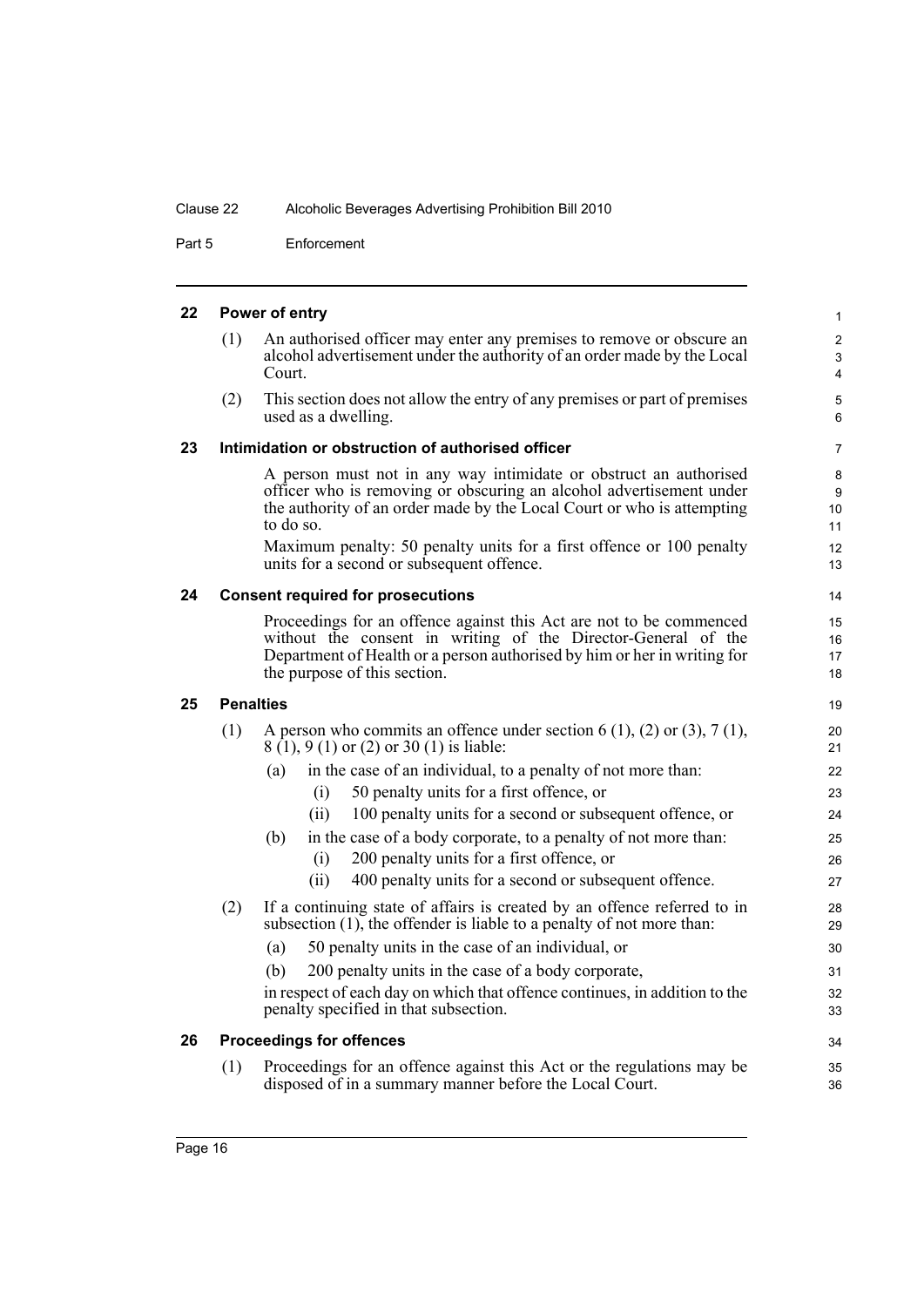Alcoholic Beverages Advertising Prohibition Bill 2010 Clause 2010

| Clause |  |
|--------|--|
|        |  |

| Enforcement | Part 5 |
|-------------|--------|
|             |        |

- (2) An offence against this Act may be dealt with as an indictable offence, but only if the prosecutor proposes that the offence be so dealt with.
- (3) If proceedings for an offence against this Act or the regulations are disposed of in a summary manner before the Local Court, the maximum penalty that may be imposed is 100 penalty units, or the maximum penalty for the offence (whichever is the lesser), despite any other provision of this Act.
- (4) If proceedings for such an offence are taken on indictment, the maximum penalty that may be imposed is the maximum penalty for the offence.
- (5) Proceedings for such an offence may be commenced at any time within 12 months after the date on which the offence is alleged to have been committed.

### <span id="page-24-0"></span>**27 Offences by bodies corporate**

- (1) When a body corporate commits an offence under this Act or the regulations, every officer of the body corporate commits the same offence unless he or she proves that:
	- (a) the offence was committed without his or her consent or connivance, and
	- (b) he or she exercised all such due diligence to prevent the commission of that offence as he or she ought to have exercised, having regard to the nature of his or her functions in that capacity and to all the circumstances.
- (2) In subsection (1):

*officer*, in relation to a body corporate, means:

- (a) a director, secretary or executive officer of the body corporate, or
- (b) a receiver, or receiver and manager, of property of the body corporate, or any other authorised person who enters into possession or assumes control of property of the body corporate for the purpose of enforcing any charge, or
- (c) an official manager or a deputy official manager of the body corporate, or
- (d) a liquidator of the body corporate, or
- (e) a trustee or other person administering a compromise or arrangement made between the body corporate and another person or other persons,

and includes any other person, by whatever name called and whether or not a director of the body corporate, who is concerned, or takes part, in the management of the body corporate.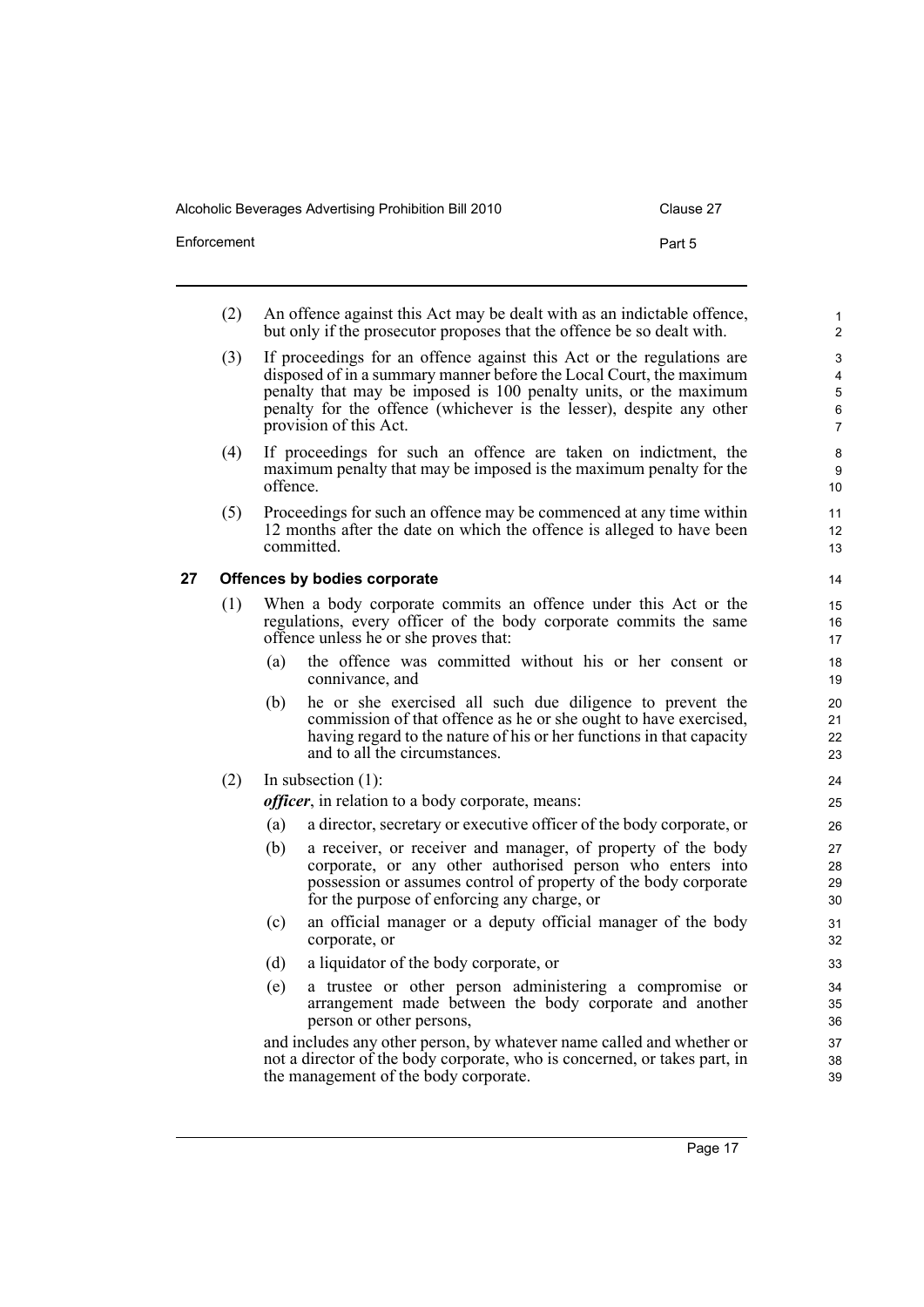Part 6 General

| Part 6 |  | <b>General</b> |  |
|--------|--|----------------|--|
|--------|--|----------------|--|

<span id="page-25-3"></span><span id="page-25-2"></span><span id="page-25-1"></span><span id="page-25-0"></span>

| 28 |     | Certain civil proceedings barred                                                                                                                                                                                                                                                                    | $\overline{2}$             |
|----|-----|-----------------------------------------------------------------------------------------------------------------------------------------------------------------------------------------------------------------------------------------------------------------------------------------------------|----------------------------|
|    |     | An action at law or in equity does not lie against a person for:                                                                                                                                                                                                                                    | 3                          |
|    |     | the omission to do any thing the doing of which, or<br>(a)                                                                                                                                                                                                                                          | 4                          |
|    |     | (b)<br>the doing of any thing the omission to do which,                                                                                                                                                                                                                                             | 5                          |
|    |     | would constitute an offence under this Act.                                                                                                                                                                                                                                                         | 6                          |
| 29 |     | <b>Regulations</b>                                                                                                                                                                                                                                                                                  | 7                          |
|    | (1) | The Governor may make regulations prescribing all matters that are<br>required or permitted by this Act to be prescribed, or are necessary or<br>convenient to be prescribed for giving effect to the purposes of this Act,<br>and, in particular:                                                  | 8<br>9<br>10<br>11         |
|    |     | prescribing the labelling of packages containing alcoholic<br>(a)<br>beverages, including the position of labels on packages and the<br>size, colour, style and nature of labels or labelling, and                                                                                                  | 12<br>13<br>14             |
|    |     | prescribing the size, colour, style, position and nature of alcohol<br>(b)<br>advertisements displayed inside shops and other retail outlets<br>where alcoholic beverages are offered or exposed for sale, and<br>any statements or warnings to be included in those alcohol<br>advertisements, and | 15<br>16<br>17<br>18<br>19 |
|    |     | prescribing the duty of persons packing, or causing other persons<br>(c)<br>to pack, specified alcoholic beverages prepared for drinking to<br>label those alcoholic beverages in a specified manner, and                                                                                           | 20<br>21<br>22             |
|    |     | prohibiting the sale of packages containing specified alcoholic<br>(d)<br>beverages prepared for drinking unless those packages are<br>labelled in a specified manner, and                                                                                                                          | 23<br>24<br>25             |
|    |     | exempting persons from any of the requirements made by<br>(e)<br>section 16, but only in specified circumstances and where the<br>quantity of alcoholic beverage concerned does not exceed that<br>specified in relation to those circumstances, and                                                | 26<br>27<br>28<br>29       |
|    |     | (f)<br>creating offences and providing in respect of any such offence a<br>penalty not exceeding 10 penalty units.                                                                                                                                                                                  | $30\,$<br>31               |
|    | (2) | In this section, <i>specified</i> means specified in regulations made under this<br>section.                                                                                                                                                                                                        | 32<br>33                   |
| 30 |     | <b>Warnings</b>                                                                                                                                                                                                                                                                                     | 34                         |
|    | (1) | The producer of an alcoholic beverage commits an offence if a warning<br>prescribed by the regulations is not displayed, in accordance with the<br>regulations, on the packaging in which the alcoholic beverage is sold or<br>supplied by the producer.                                            | 35<br>36<br>37<br>38       |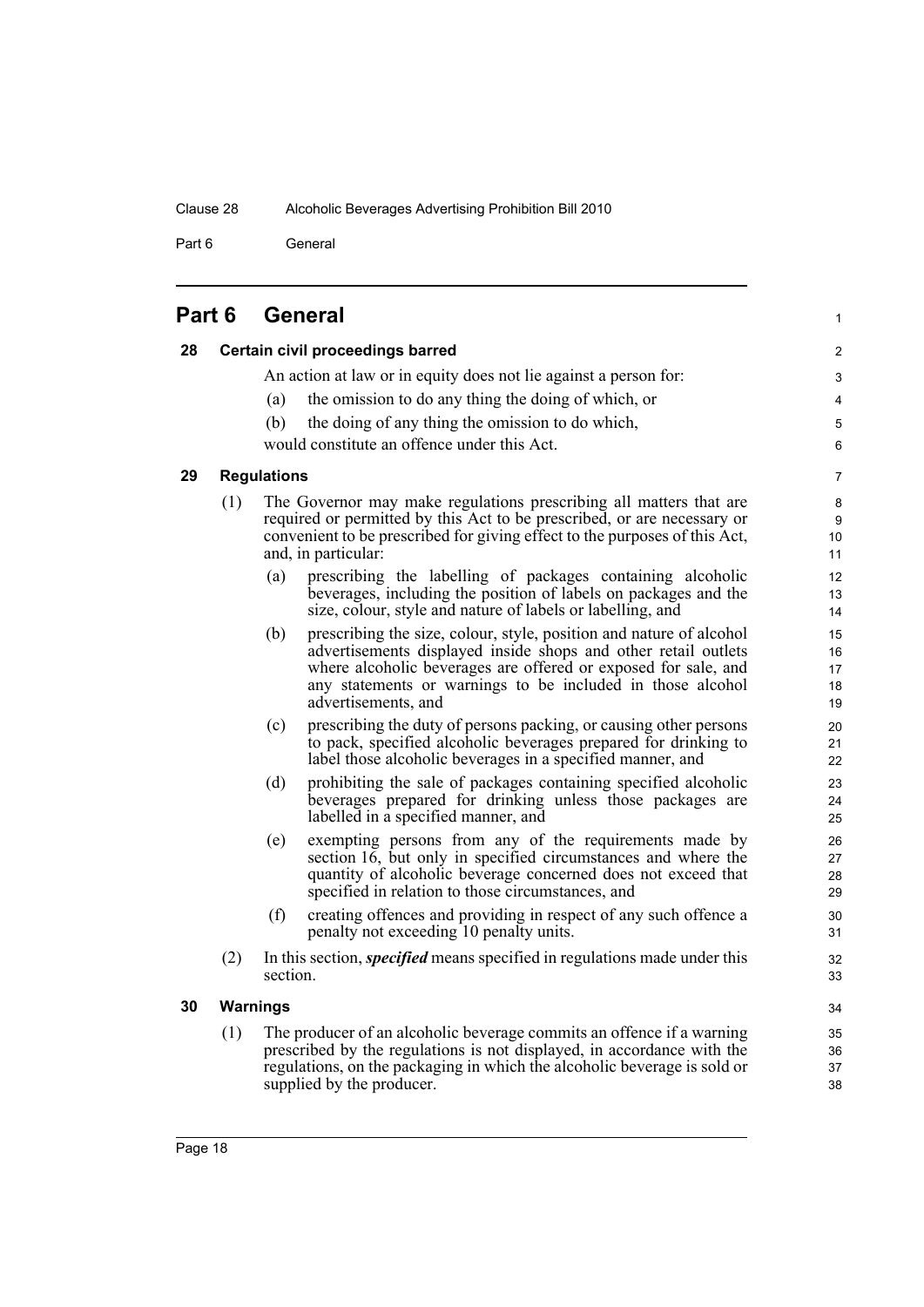Alcoholic Beverages Advertising Prohibition Bill 2010 Clause 31

<span id="page-26-0"></span>÷ ÷.

General **Part 6** 

|    | (2) | The warning must give information about the harmful effects of alcohol<br>consumption.                                                                                                                                                             | $\overline{c}$      |
|----|-----|----------------------------------------------------------------------------------------------------------------------------------------------------------------------------------------------------------------------------------------------------|---------------------|
|    |     | <b>Note.</b> The following are examples of warnings that may be prescribed:                                                                                                                                                                        | 3                   |
|    |     | alcohol consumption can be harmful to your health and can cause:<br>(a)                                                                                                                                                                            | 4                   |
|    |     | cirrhosis of the liver, and<br>(i)                                                                                                                                                                                                                 | 5                   |
|    |     | permanent brain damage.<br>(ii)                                                                                                                                                                                                                    | 6                   |
|    |     | alcohol consumption often leads to deaths on the road.<br>(b)                                                                                                                                                                                      | 7                   |
| 31 |     | <b>Review of Act</b>                                                                                                                                                                                                                               | 8                   |
|    | (1) | Within a period of 12 months commencing on the third anniversary of<br>the day on which this Act commenced, the Minister must cause an<br>investigation and review to be conducted and a report prepared,<br>concerning the operation of this Act. | 9<br>10<br>11<br>12 |
|    | (2) | The Minister must cause a copy of the report referred to in<br>subsection (1) to be laid before each House of Parliament as soon as is<br>practicable after the completion of that report.                                                         | 13<br>14<br>15      |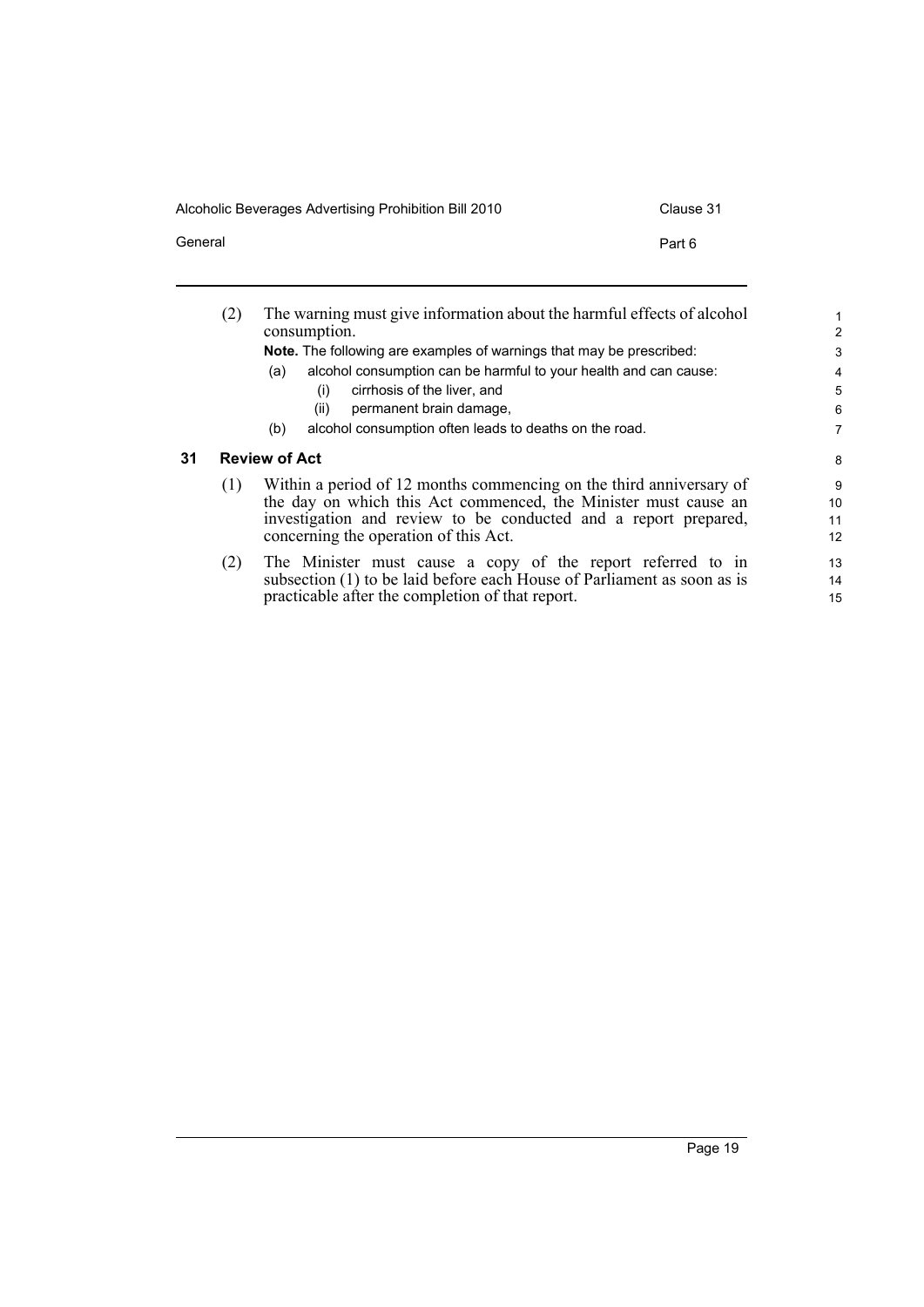Schedule 1 Provisions relating to Alcohol Advertising Prohibition Committee

## <span id="page-27-0"></span>**Schedule 1 Provisions relating to Alcohol Advertising Prohibition Committee**

(Section 17 (3))

|   |        |                                       | (Section 17 (3))                                                                                                                                                                                                                                                                | 3                   |  |  |  |
|---|--------|---------------------------------------|---------------------------------------------------------------------------------------------------------------------------------------------------------------------------------------------------------------------------------------------------------------------------------|---------------------|--|--|--|
| 1 |        | <b>Nominations</b><br>4               |                                                                                                                                                                                                                                                                                 |                     |  |  |  |
|   | (1)    |                                       | A nomination of a member of the Committee must:                                                                                                                                                                                                                                 | 5                   |  |  |  |
|   |        | (a)                                   | be submitted in writing to the Minister at the request of the<br>Minister, and                                                                                                                                                                                                  | 6<br>$\overline{7}$ |  |  |  |
|   |        | (b)                                   | be in respect of a person who is prepared to be a member.                                                                                                                                                                                                                       | 8                   |  |  |  |
|   | (2)    |                                       | If a person does not submit a nomination within 30 days after the<br>making of the relevant request, the Minister may appoint a person to be<br>the member concerned to represent the interests of the person or body<br>in default until the relevant nomination is submitted. | 9<br>10<br>11<br>12 |  |  |  |
| 2 |        | <b>Term of office</b>                 |                                                                                                                                                                                                                                                                                 | 13                  |  |  |  |
|   |        |                                       | A member has such term of office, not exceeding 4 years, as may be<br>specified by the Minister in the instrument appointing the member.                                                                                                                                        | 14<br>15            |  |  |  |
| 3 | Quorum |                                       |                                                                                                                                                                                                                                                                                 | 16                  |  |  |  |
|   |        |                                       | Three members constitute a quorum for a meeting of the Committee.                                                                                                                                                                                                               | 17                  |  |  |  |
| 4 |        | <b>Presiding member</b><br>18         |                                                                                                                                                                                                                                                                                 |                     |  |  |  |
|   | (1)    |                                       | The Chairperson is to preside at each meeting of the Committee at<br>which the Chairperson is present.                                                                                                                                                                          | 19<br>20            |  |  |  |
|   | (2)    |                                       | In the absence of the Chairperson from a meeting of the Committee, the<br>members present are to select from among their number a member to<br>preside at the meeting.                                                                                                          | 21<br>22<br>23      |  |  |  |
| 5 |        | <b>Decisions of Committee</b><br>24   |                                                                                                                                                                                                                                                                                 |                     |  |  |  |
|   | (1)    |                                       | A decision supported by the votes of the majority of the members<br>present and voting at a meeting of the Committee is the decision of the<br>Committee.                                                                                                                       | 25<br>26<br>27      |  |  |  |
|   | (2)    |                                       | Each member present at a meeting of the Committee is entitled to one<br>vote on a matter arising for determination at the meeting.                                                                                                                                              | 28<br>29            |  |  |  |
| 6 |        | <b>Calling of first meeting</b><br>30 |                                                                                                                                                                                                                                                                                 |                     |  |  |  |
|   |        |                                       | The Minister is to call the first meeting of the Committee in such<br>manner as the Minister thinks fit.                                                                                                                                                                        | 31<br>32            |  |  |  |
|   |        |                                       |                                                                                                                                                                                                                                                                                 |                     |  |  |  |